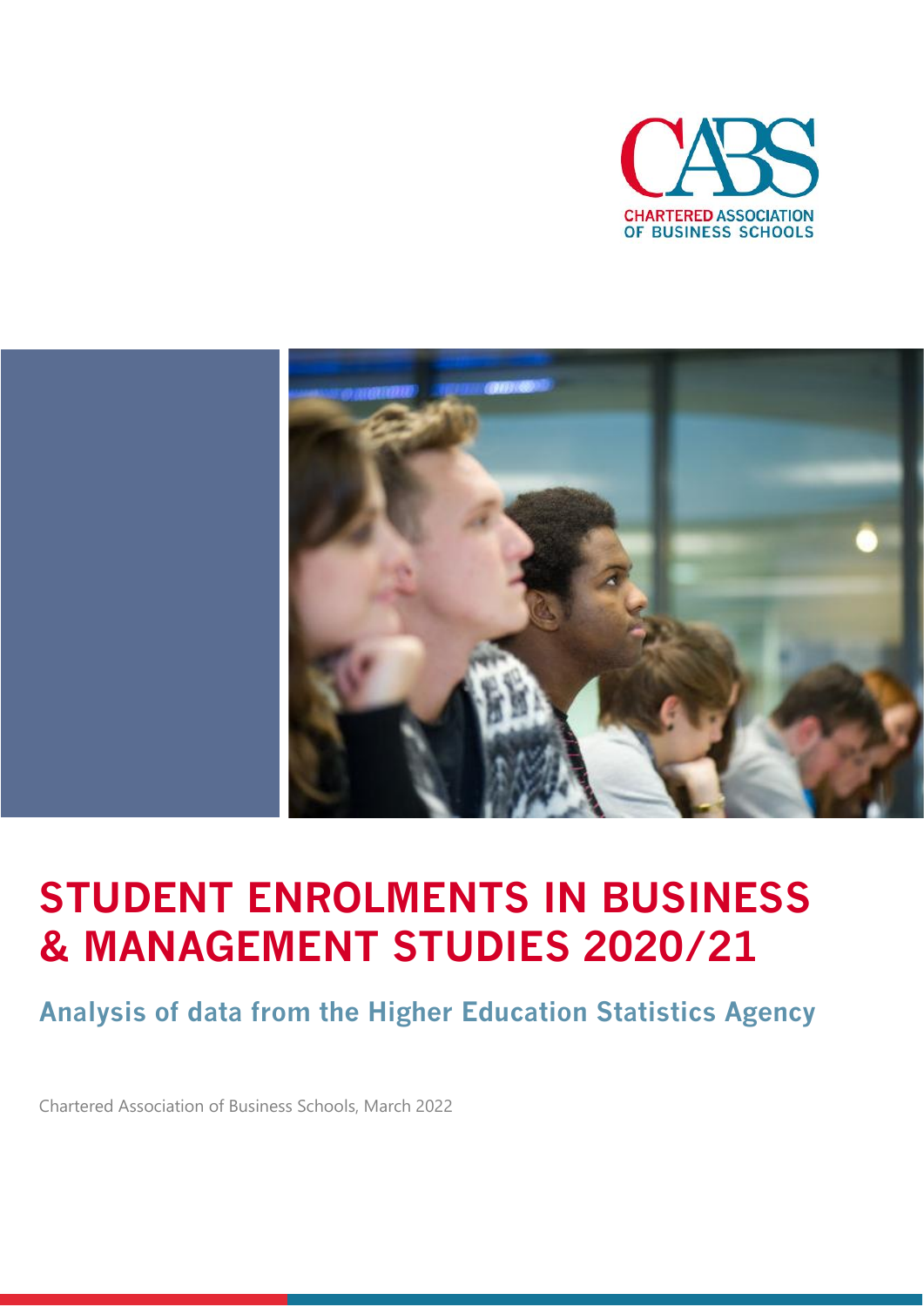#### **Source of data:**

HESA Student Record, 2019/20 to 2020/21. © Higher Education Statistics Agency Limited. The data was extracted from the Heidi Plus Online Analytics Service and the analysis undertaken by the Chartered Association of Business Schools in February 2022.

#### **Disclaimers**:

Neither the Higher Education Statistics Agency Limited nor HESA Services Limited can accept responsibility for any inferences or conclusions derived by third parties from HESA Data or other information supplied by the Higher Education Statistics Agency Limited or HESA Services Limited through Heidi Plus.

While the Chartered ABS strives to make the information in this report as accurate as possible, the Chartered ABS makes no claims, or guarantees about the accuracy or completeness of the data obtained from HESA.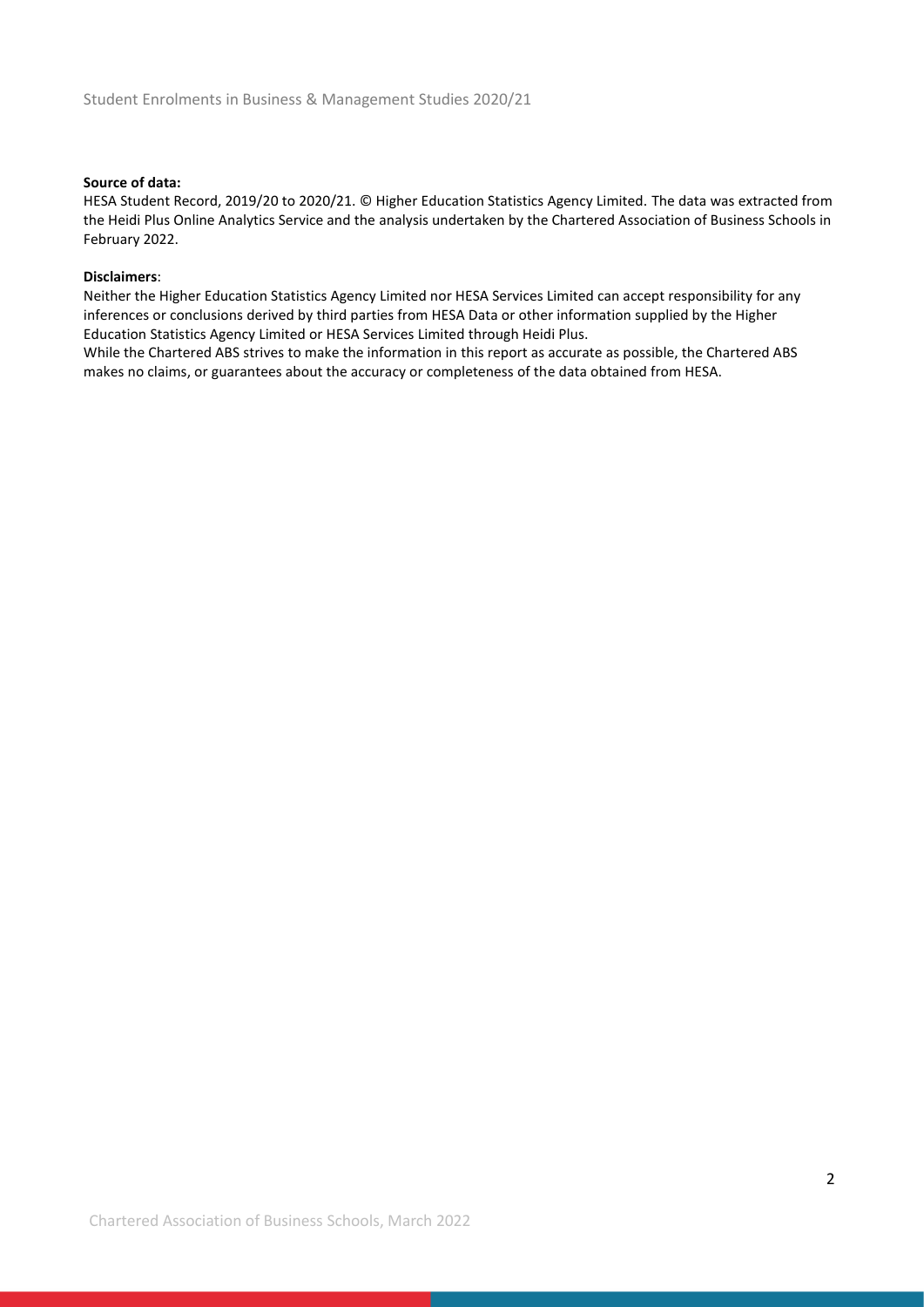## **INTRODUCTION**

This report provides detailed analysis of enrolments within the subject area of 'Business & Management Studies' for 2019/20 and 2020/21. It looks at enrolment data by basic student domicile, and country and region of origin. A breakdown of the 'Business & Management Studies' population by level of study and basic domicile is also given<sup>1</sup>. All data within this report is the Intellectual Property of HESA (please see the citation on page 2).

It should be noted that the COVID-19 pandemic has had a significant influence on the enrolments for 2020/21 and this is important to bear in mind when interpreting the data and noting the significant changes between 2019/20 and 2020/21.

#### STUDENT ENROLMENT TABLES

|          |         | Enrolments | % change     | Each domicile as % of total |         |  |
|----------|---------|------------|--------------|-----------------------------|---------|--|
| Domicile | 2019/20 | 2020/21    | year-on-year | 2019/20                     | 2020/21 |  |
| Non-EU   | 122,800 | 136,655    | 11%          | 32%                         | 31%     |  |
| EU       | 28,365  | 30,395     | 7%           | 7%                          | 7%      |  |
| UK       | 237,775 | 274,640    | 16%          | 61%                         | 62%     |  |
| Total    | 388,940 | 441,690    | 14%          | 100%                        | 100%    |  |

| Table 1. 'Business & Management Studies' enrolments - all levels and modes of study |  |
|-------------------------------------------------------------------------------------|--|
|                                                                                     |  |

- Across all domiciles total enrolments in 'Business & Management Studies' increased by 14% between 2019/20 and 2020/21, which is greater than the 8% increase in enrolments recorded across all subjects (see table 2 on the next page).
- Enrolments increased for all three student domiciles, with enrolments of UK students seeing the highest growth in both absolute and proportional terms, followed by students from non-EU countries. Despite the UK's exit from the EU enrolments from the region increased by 7% compared to 2019/20. The share of enrolments from the UK increased from 61% to 62% over this period.

<sup>&</sup>lt;sup>1</sup> Due to the change in subject classification from the Joint Academic Coding System (JACS) to the Common Aggregation Hierarchy (CAH), data prior to 2019/20 cannot be analysed with the most recent years' data. As the figures in this report are based on student Full Person Equivalent (FPE) they do not match those published in the HESA Open Data release which are based on total enrolments. The figures in this report exclude enrolments from Alternative Providers.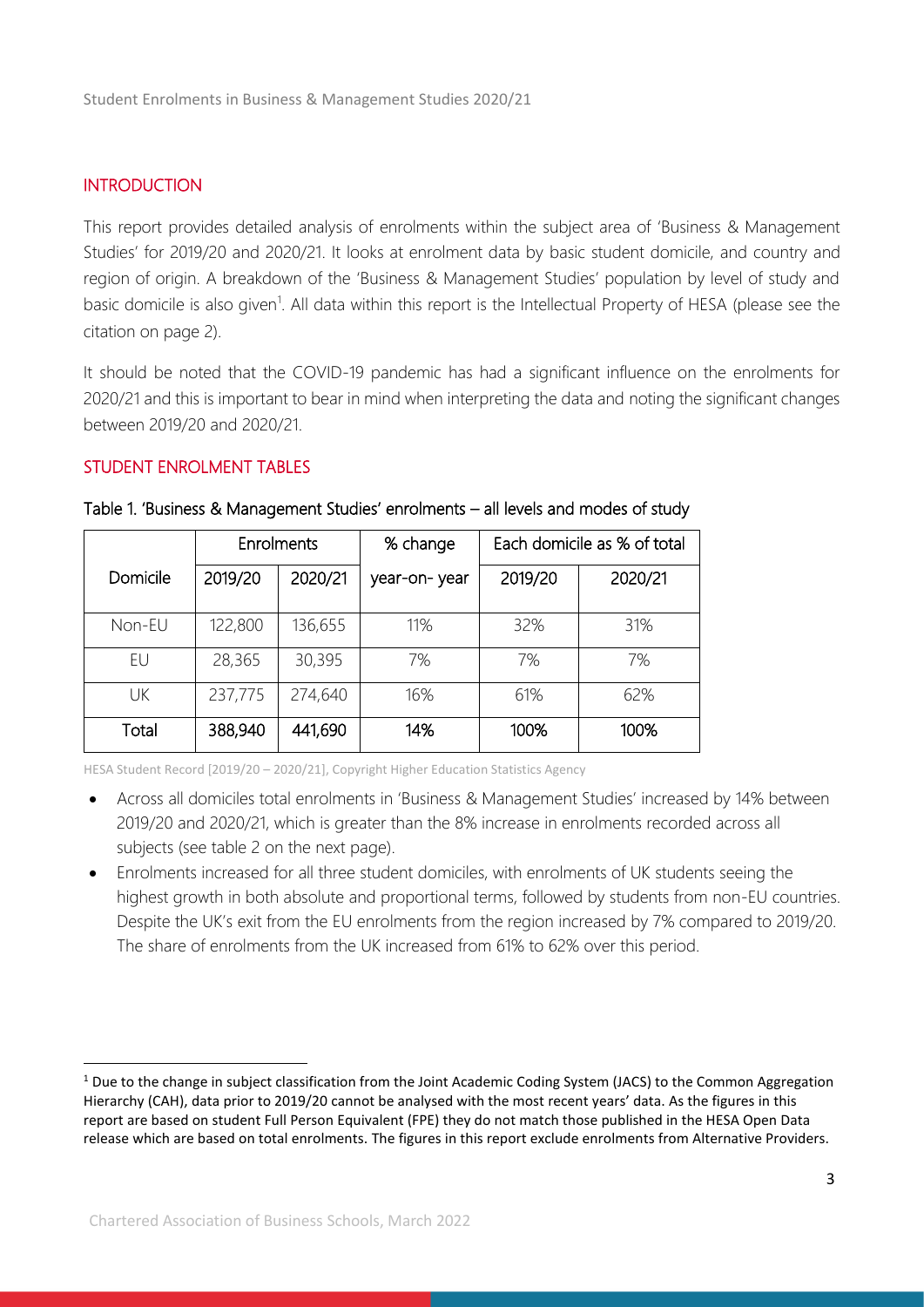|          |           | <b>Enrolments</b> | % change     | Each domicile as % of total |         |  |
|----------|-----------|-------------------|--------------|-----------------------------|---------|--|
| Domicile | 2019/20   | 2020/21           | year-on-year | 2019/20                     | 2020/21 |  |
| Non-EU   | 395,630   | 436,005           | 10%          | 16%                         | 16%     |  |
| EU       | 142,985   | 148,115           | 4%           | 6%                          | 6%      |  |
| UK       | 1,917,075 | 2,072,950         | 8%           | 78%                         | 78%     |  |
| Total    | 2,455,690 | 2,657,070         | 8%           | 100%                        | 100%    |  |

Table 2. Total enrolments – all subjects, levels and modes of study

• Across all subjects total enrolments increased by 8% over the last year, with the highest proportional growth being amongst non-EU students (+10%), followed by UK students (+8%), and EU students  $(+4%)$ .

#### Table 3. 'Business & Management Studies' undergraduate enrolments – all modes of study

|          | Enrolments |         | % change     | Each domicile as % of total |         |  |
|----------|------------|---------|--------------|-----------------------------|---------|--|
| Domicile | 2019/20    | 2020/21 | year-on-year | 2019/20                     | 2020/21 |  |
| Non-EU   | 51,140     | 52,200  | 2%           | 19%                         | 18%     |  |
| EU       | 20,730     | 22,990  | 11%          | 8%                          | 8%      |  |
| UK       | 194,325    | 220,360 | 13%          | 73%                         | 75%     |  |
| Total    | 266,195    | 295,550 | 11%          | 100%                        | 100%    |  |

- Undergraduate enrolments in 'Business & Management Studies' grew by nearly 30,000 overall (+11%) between 2019/20 and 2020/21, driven by a 13% increase in enrolments from the UK. Enrolments also grew from the EU (+11%) but these are relatively small in absolute numbers. Growth in enrolments from non-EU countries was marginal over the last year (+2%).
- The 11% increase in enrolments for undergraduate programmes in 'Business & Management Studies' is greater than for undergraduate programmes across all subjects (see table 4), although for enrolments from non-EU countries the proportional increase was greater for students across all subjects (+5%).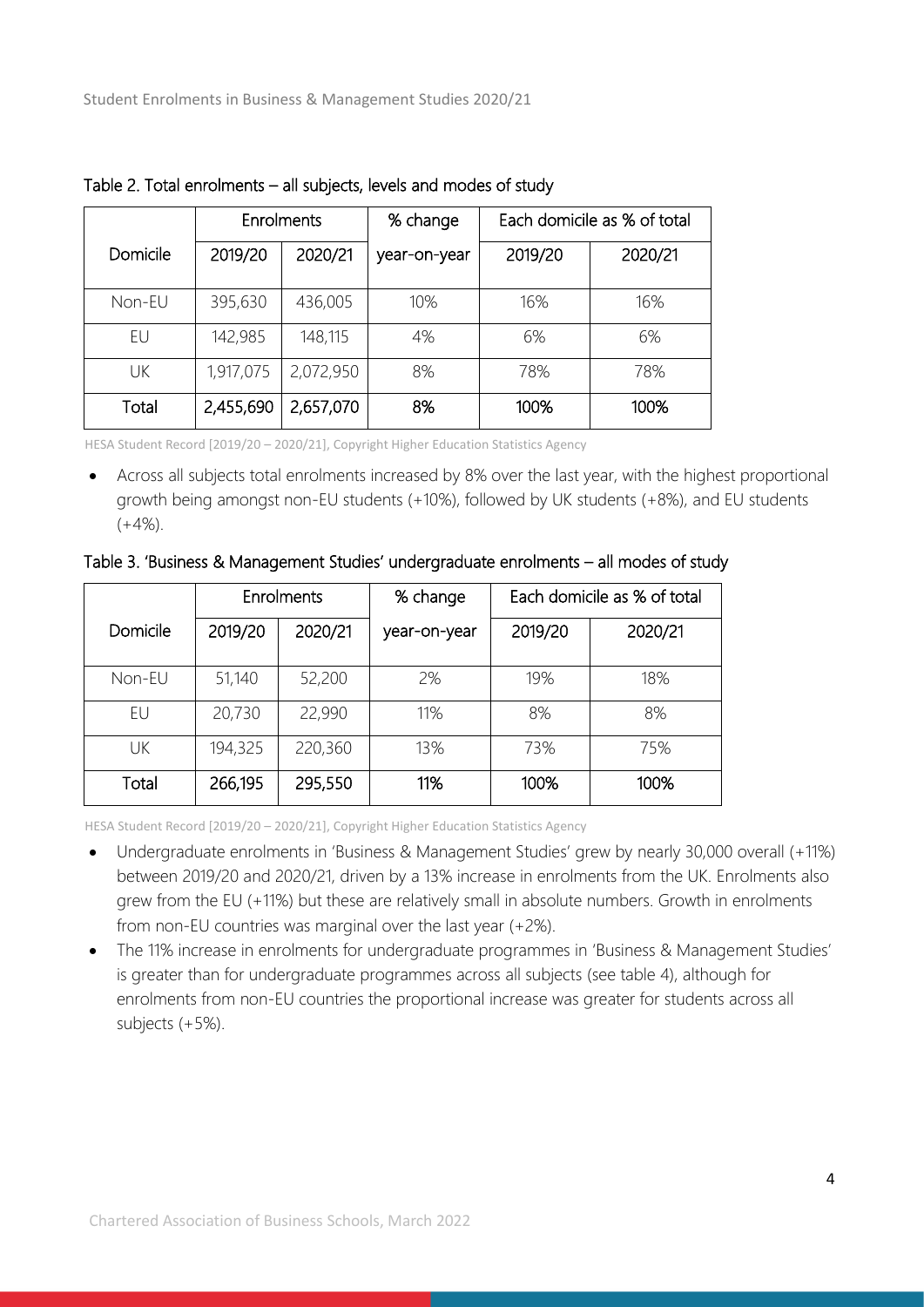|          |           | % change<br>Enrolments |              | Each domicile as % of total |         |  |
|----------|-----------|------------------------|--------------|-----------------------------|---------|--|
| Domicile | 2019/20   | 2020/21                | year-on-year | 2019/20                     | 2020/21 |  |
| Non-EU   | 187,245   | 196,575                | 5%           | 10%                         | 10%     |  |
| EU       | 100,790   | 105,955                | 5%           | 5%                          | 5%      |  |
| UK       | 1,546,445 | 1,641,145              | 6%           | 84%                         | 84%     |  |
| Total    | 1,834,480 | 1,943,675              | 6%           | 100%                        | 100%    |  |

Table 4. All subjects: undergraduate enrolments – all modes of study

• In contrast to the undergraduate enrolments for 'Business & Management Studies', the figures for all subjects overall show much less variation in the growth rates per student domicile relative to 2019/20, with a 6% increase overall and a similar proportional increase recorded for each domicile. 'Business & Management Studies' accounts for one-quarter of the overall increase in undergraduate enrolments between 2019/20 and 2020/21.

Table 5. 'Business & Management Studies' postgraduate enrolments – all modes of study

|          |         | Enrolments | % change year- |         | Each domicile as % of total |
|----------|---------|------------|----------------|---------|-----------------------------|
| Domicile | 2019/20 | 2020/21    | on-year        | 2019/20 | 2020/21                     |
| Non-EU   | 71,655  | 84,455     | 18%            | 58%     | 58%                         |
| EU       | 7,635   | 7,405      | $-3\%$         | 6%      | 5%                          |
| UK       | 43,450  | 54,280     | 25%            | 35%     | 37%                         |
| Total    | 122,740 | 146,140    | 19%            | 100%    | 100%                        |

- At postgraduate level enrolments in 'Business & Management Studies' in 2020/21 were one-fifth higher than in 2019/20, which is greater than the 15% growth seen in postgraduate enrolments for all subjects. Growth was particularly strong for enrolments from the UK (+25%) and non-EU countries (+18%), whilst a small decrease was seen for enrolments from the EU (-3%).
- Due to the significant increase in UK enrolments this domicile now accounts for 37% of all postgraduate enrolments in 'Business & Management Studies', up from 35% in 2019/20. For all subjects overall, enrolments from the UK comprise the majority at postgraduate level at 60% of the total (see table 6).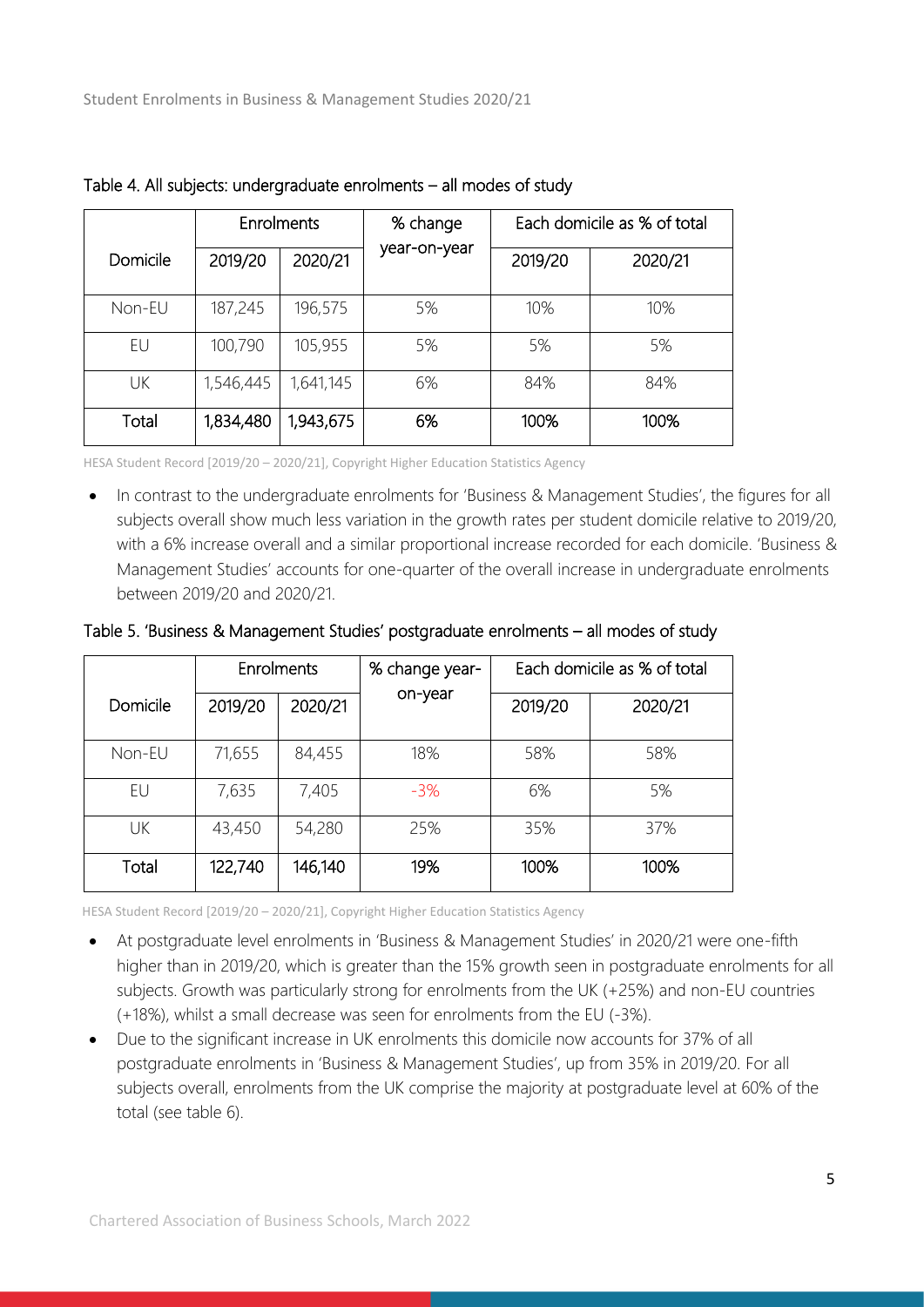|          | <b>Enrolments</b> |         | % change year- |         | Each domicile as % of total |  |  |
|----------|-------------------|---------|----------------|---------|-----------------------------|--|--|
| Domicile | 2019/20           | 2020/21 | on-year        | 2019/20 | 2020/21                     |  |  |
| Non-EU   | 208,385           | 239,430 | 15%            | 34%     | 34%                         |  |  |
| EU       | 42,190            | 42,160  | 0%             | 7%      | 6%                          |  |  |
| UK       | 370,630           | 431,800 | 17%            | 60%     | 61%                         |  |  |
| Total    | 621,205           | 713,390 | 15%            | 100%    | 100%                        |  |  |

Table 6. All subjects: postgraduate enrolments – all modes of study

• For all subjects overall strong growth is observed for enrolments at postgraduate level with the exception being for students from the EU where enrolments were almost static compared to 2019/20. As seen at undergraduate level, 'Business & Management Studies' comprised one-quarter of the increase in total postgraduate enrolments.

## Table 7. Enrolments in 'Business & Management Studies' as a % of enrolments in all subjects – all levels and modes of study

|                                            | All domiciles |           | UK        |           | EU      |         | Non-EU  |         |
|--------------------------------------------|---------------|-----------|-----------|-----------|---------|---------|---------|---------|
|                                            | 2019/20       | 2020/21   | 2019/20   | 2020/21   | 2019/20 | 2020/21 | 2019/20 | 2020/21 |
| Business &<br>Management<br><b>Studies</b> | 388,940       | 441,690   | 237,775   | 274,640   | 28,365  | 30,395  | 122,800 | 136,655 |
| All Subjects                               | 2,455,690     | 2,657,070 | 1,917,075 | 2,072,950 | 142,985 | 148,115 | 395,630 | 436,005 |
| Business &<br>Management<br>as % of total  | 16%           | 17%       | 12%       | 13%       | 20%     | 21%     | 31%     | 31%     |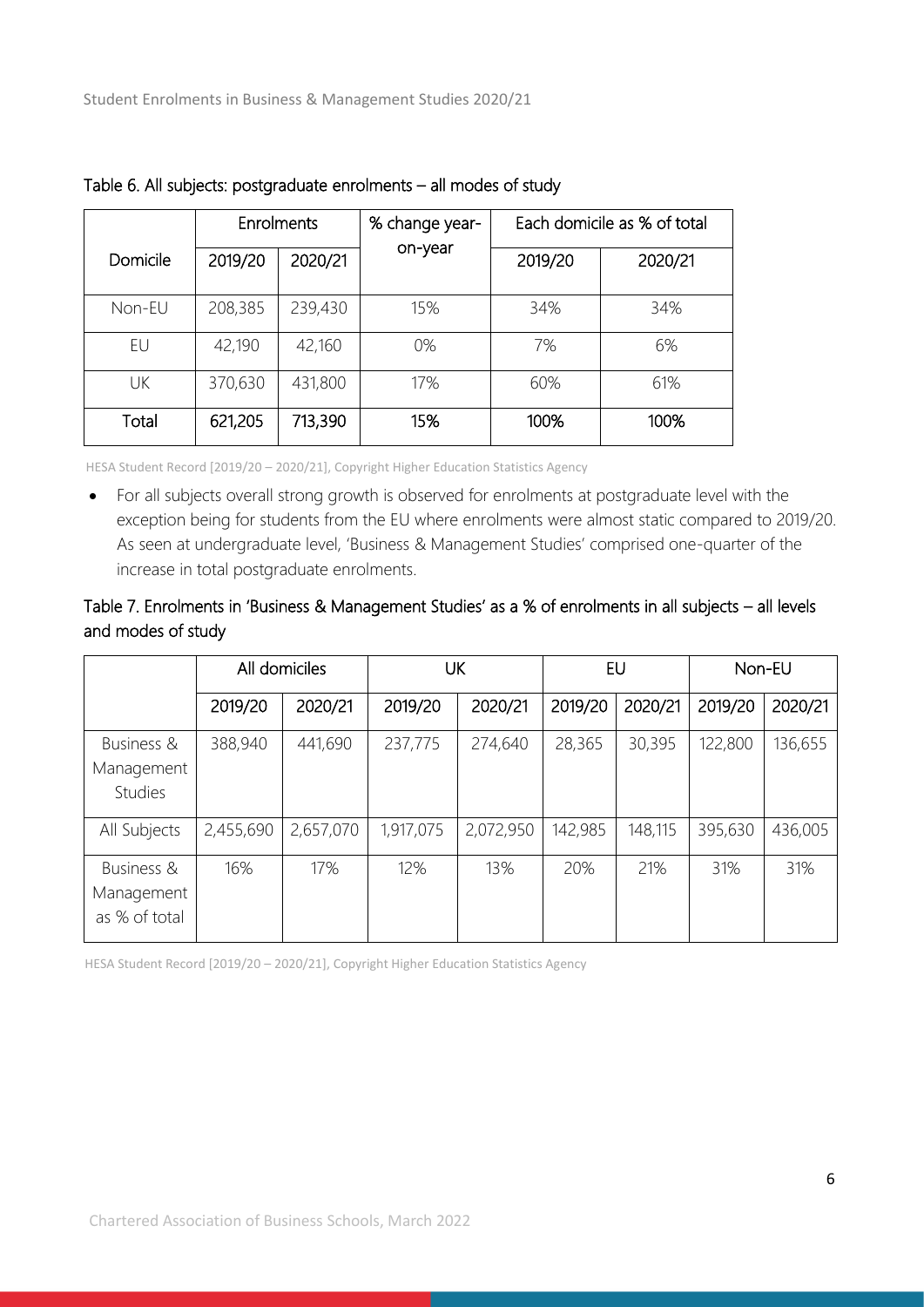|                                            | All domiciles |           | UK        |           | EU      |         | Non-EU  |         |
|--------------------------------------------|---------------|-----------|-----------|-----------|---------|---------|---------|---------|
|                                            | 2019/20       | 2020/21   | 2019/20   | 2020/21   | 2019/20 | 2020/21 | 2019/20 | 2020/21 |
| Business &<br>Management<br><b>Studies</b> | 266,190       | 295,550   | 194,325   | 220,360   | 20,730  | 22,990  | 51,140  | 52,200  |
| All Subjects                               | 1,834,480     | 1,943,675 | 1,546,445 | 1,641,145 | 100,790 | 105,955 | 187,245 | 196,575 |
| Business &<br>Management<br>as % of total  | 15%           | 15%       | 13%       | 13%       | 21%     | 22%     | 27%     | 27%     |

## Table 8. Undergraduate enrolments in 'Business & Management Studies' as a % of undergraduate enrolments in all subjects – all modes of study

HESA Student Record [2019/20 – 2020/21], Copyright Higher Education Statistics Agency

## Table 9. Postgraduate enrolments in 'Business & Management Studies' as a % of postgraduate enrolments in all subjects – all modes of study

|                                            | All domiciles |         | UK      |         | EU      |         | Non-EU  |         |
|--------------------------------------------|---------------|---------|---------|---------|---------|---------|---------|---------|
|                                            | 2019/20       | 2020/21 | 2019/20 | 2020/21 | 2019/20 | 2020/21 | 2019/20 | 2020/21 |
| Business &<br>Management<br><b>Studies</b> | 122,740       | 146,140 | 43,450  | 54,280  | 7,635   | 7,405   | 71,655  | 84,455  |
| All Subjects                               | 621,205       | 713,390 | 370,630 | 431,800 | 42,190  | 42,160  | 208,385 | 239,430 |
| Business &<br>Management<br>as % of total  | 20%           | 20%     | 12%     | 13%     | 18%     | 18%     | 34%     | 35%     |

- Tables 7-9 give an indication of the size of the UK business school market by expressing the number of enrolments in 'Business & Management Studies' as a proportion of total enrolments across all subjects.
	- Across all domiciles and levels of study, 1 in 6 of all UK university enrolments in 2020/21 were in 'Business & Management Studies'. The proportions are even higher for students from outside of the UK, where 'Business & Management Studies' accounted for 1 in 5 and nearly 1 in 3, respectively, of all enrolments of EU and non-EU students in UK universities. As shown in table 9,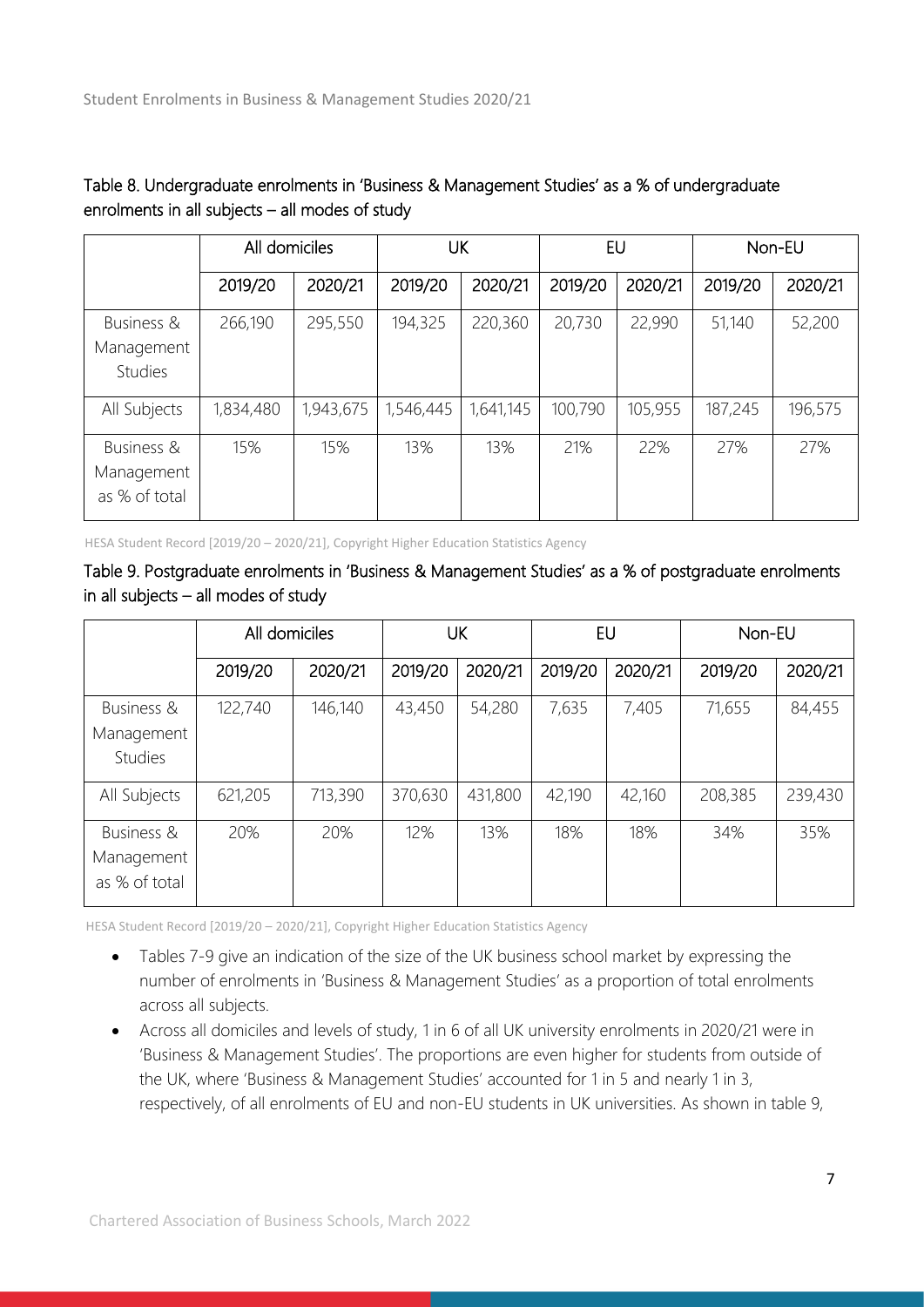in 2020/21 UK business schools accounted for 1 in 5 of all enrolments on postgraduate courses, and 1 in 3 of all non-EU students at postgraduate level.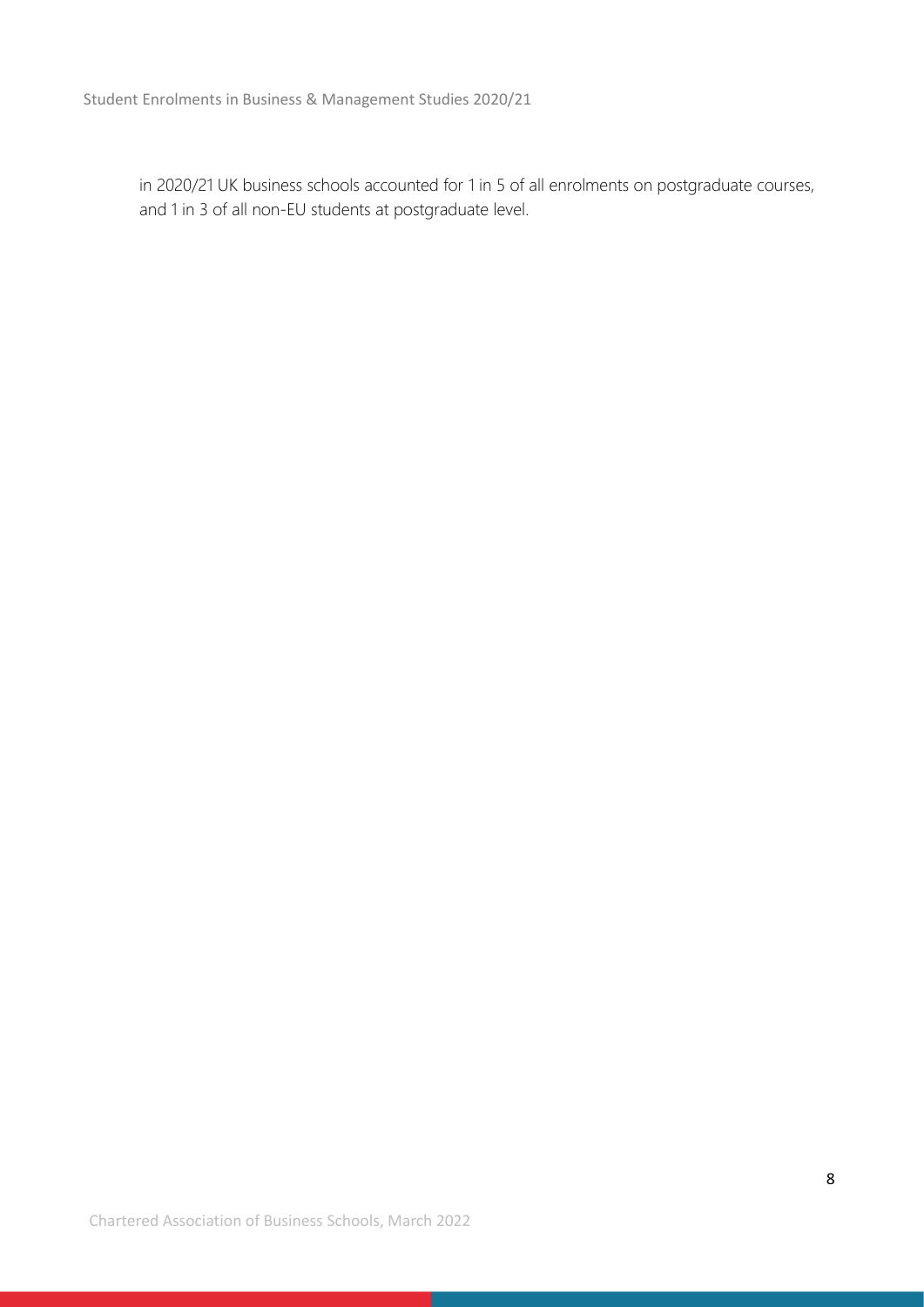## ENROLMENTS BY REGION AND COUNTRY

The following section is a breakdown of total enrolments of 'Business & Management Studies' students by their country and region<sup>2</sup> of origin and includes students at all levels and modes of study. Figures on enrolments from all subjects are also shown for comparison. The tables show total enrolments for 2019/20 and 2020/21, and highlight the change in enrolments both in the numbers of students and as a percentage. Each table displays the ten countries which comprise the largest number of students enrolled in 'Business & Management Studies', arranged in descending order by the number currently enrolled. The final row of each table, designated 'Other', consists of the sum of students from the remaining countries in the region which have at least 25 students enrolled in 'Business & Management Studies' in the UK.

The first table, table 10, shows the ten countries (outside the UK) which account for the highest number of students enrolled in 'Business & Management Studies', and the share of the total number of international (non-UK) enrolments for which they account. Further detail about most of these countries is included in the following sections wherein trends in individual regions are discussed.

| Country            | Region | Total number<br>of students<br>from country | As % of total<br>international<br>students | <b>Total number of Business</b><br>& Management students<br>from country | As % of total<br>international<br>students in B&M |
|--------------------|--------|---------------------------------------------|--------------------------------------------|--------------------------------------------------------------------------|---------------------------------------------------|
| China              | Asia   | 141,475                                     | 24%                                        | 49,125                                                                   | 29%                                               |
| India              | Asia   | 79,745                                      | 14%                                        | 36,460                                                                   | 22%                                               |
| Nigeria            | Africa | 20,925                                      | 4%                                         | 6,860                                                                    | 4%                                                |
| Romania            | Europe | 12,730                                      | 2%                                         | 5,025                                                                    | 3%                                                |
| Pakistan           | Asia   | 11,615                                      | 2%                                         | 4,515                                                                    | 3%                                                |
| Hong Kong<br>(SAR) | Asia   | 16,260                                      | 3%                                         | 3,090                                                                    | 2%                                                |
| Bangladesh         | Asia   | 5,990                                       | 1%                                         | 2,945                                                                    | 2%                                                |
| France             | Europe | 13,455                                      | 2%                                         | 2,660                                                                    | 2%                                                |
| Italy              | Europe | 13,615                                      | 2%                                         | 2,655                                                                    | 2%                                                |
| Germany            | Europe | 11,815                                      | 2%                                         | 2,305                                                                    | 1%                                                |

Table 10. Enrolments of 'Business & Management Studies' and all subjects, top ten countries (2020/21)

HESA Student Record [2019/20 – 2020/21], Copyright Higher Education Statistics Agency

 $2$  The region categories have been adapted for some regions (e.g. the Middle East and North Africa are consolidated into MENA) and therefore do not always correspond to the 'domicile (continent)' categories within the Heidi Plus system.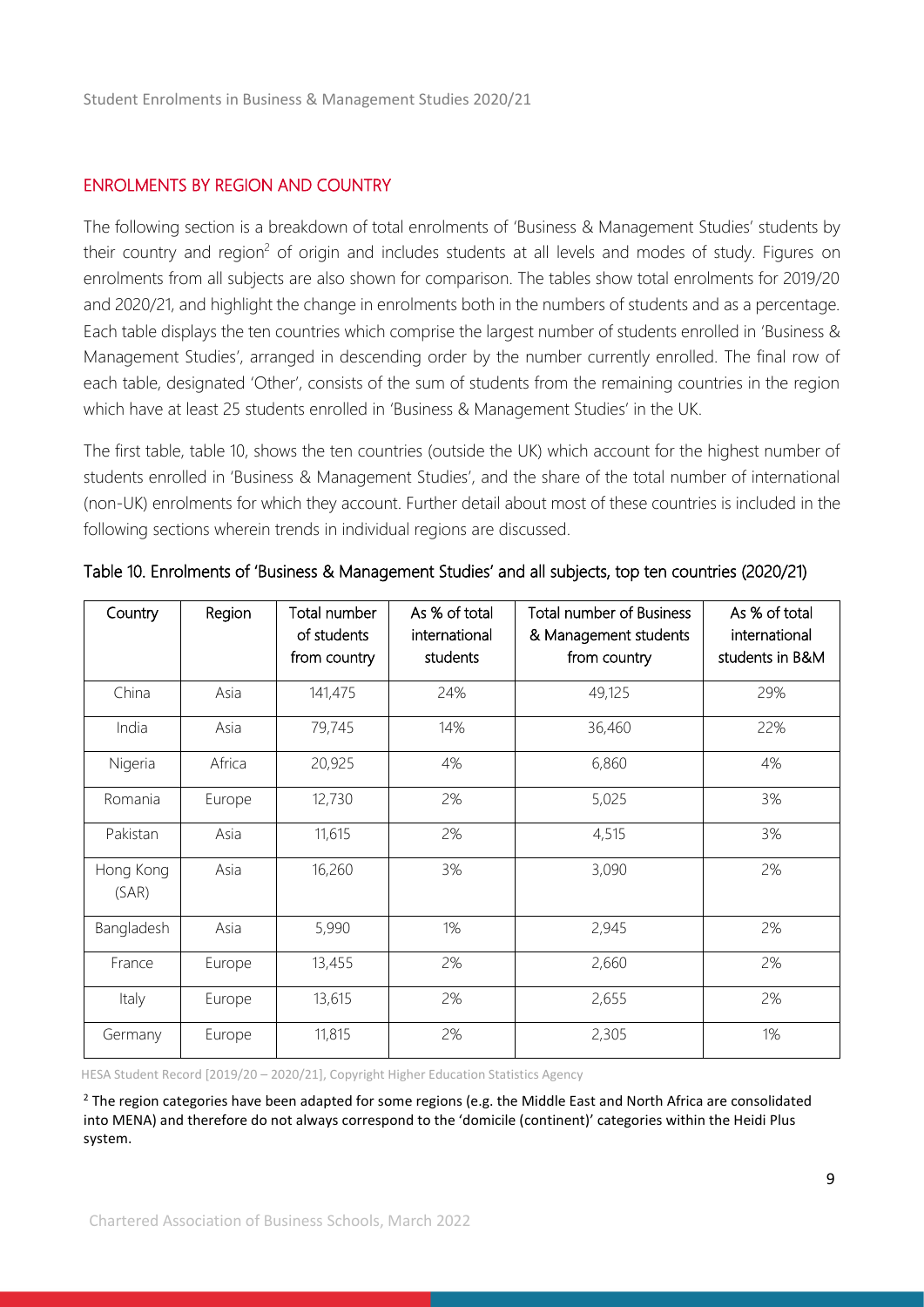Tables 11 and 12 below show the ten countries (non-UK) with the most number of students enrolled in 'Business & Management Studies' at undergraduate and postgraduate level specifically.

| Country         | No. of international UG enrolments in<br><b>Business and Management</b> | As % of total international UG enrolments in<br><b>Business and Management</b> |
|-----------------|-------------------------------------------------------------------------|--------------------------------------------------------------------------------|
| China           | 20,865                                                                  | 28%                                                                            |
| India           | 8,010                                                                   | 11%                                                                            |
| Romania         | 4,760                                                                   | 6%                                                                             |
| Hong Kong (SAR) | 2,390                                                                   | 3%                                                                             |
| Spain           | 1,900                                                                   | 3%                                                                             |
| France          | 1,885                                                                   | 2%                                                                             |
| Poland          | 1,875                                                                   | 2%                                                                             |
| Italy           | 1,760                                                                   | 2%                                                                             |
| Pakistan        | 1,620                                                                   | 2%                                                                             |
| Portugal        | 1,590                                                                   | 2%                                                                             |

Table 11. Enrolments of 'Business & Management Studies', undergraduate level, top ten countries (2020/21)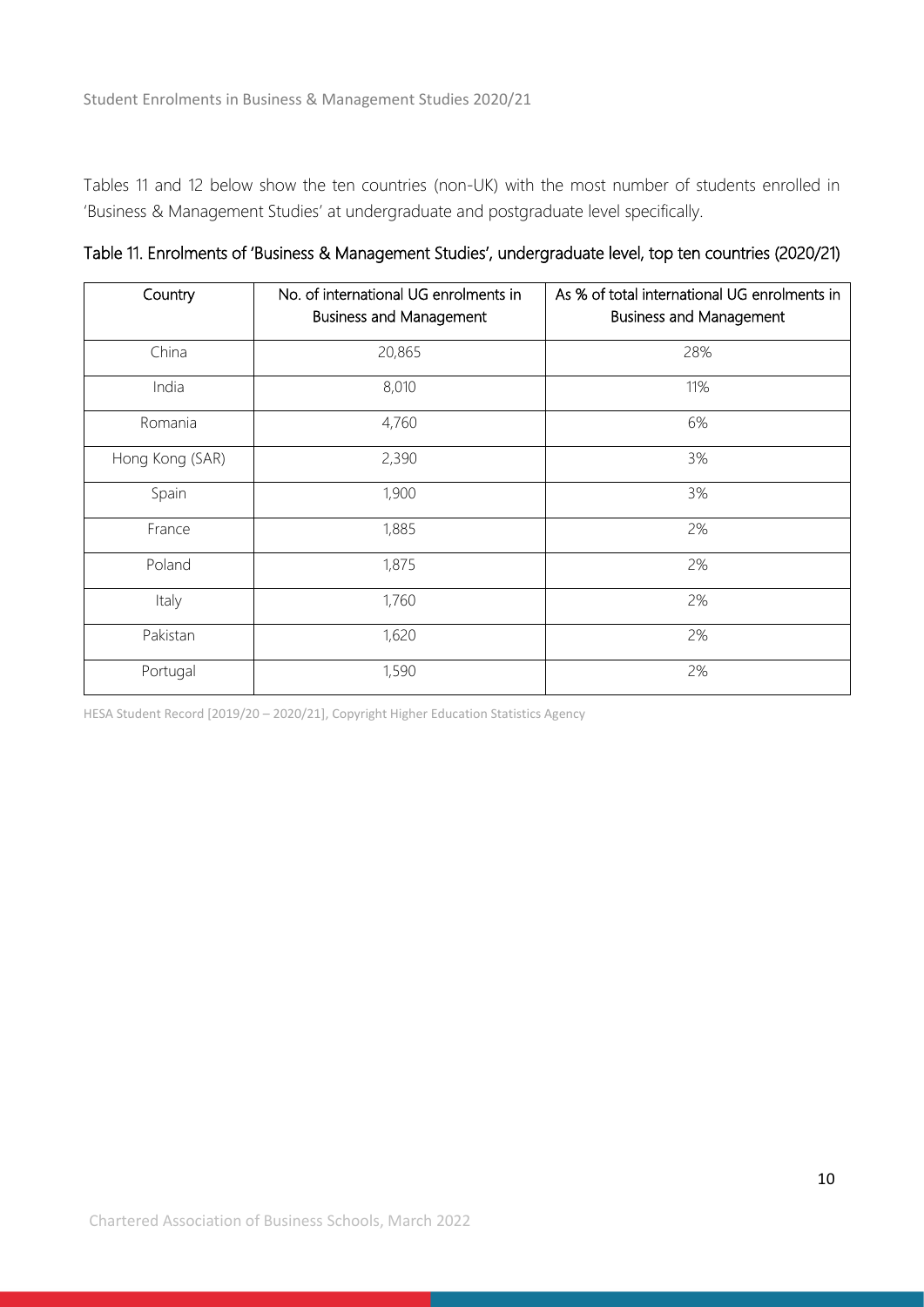| Country       | No. of international PG enrolments in<br><b>Business and Management</b> | As % of total international PG enrolments in<br><b>Business and Management</b> |
|---------------|-------------------------------------------------------------------------|--------------------------------------------------------------------------------|
| India         | 28,450                                                                  | 31%                                                                            |
| China         | 28,260                                                                  | 31%                                                                            |
| Nigeria       | 5,805                                                                   | 6%                                                                             |
| Pakistan      | 2,895                                                                   | 3%                                                                             |
| Bangladesh    | 2,205                                                                   | 2%                                                                             |
| United States | 1,485                                                                   | 2%                                                                             |
| Germany       | 1,345                                                                   | 1%                                                                             |
| Thailand      | 905                                                                     | 1%                                                                             |
| Italy         | 890                                                                     | 1%                                                                             |
| <b>UAE</b>    | 885                                                                     | 1%                                                                             |

#### Table 12. Enrolments of 'Business & Management Studies', postgraduate level, top ten countries (2020/21)

HESA Student Record [2019/20 – 2020/21], Copyright Higher Education Statistics Agency

The graph below illustrates the share of students enrolled in 'Business & Management Studies' by level of study for the ten countries accounting for the highest number of 'Business & Management Studies' students.



Figure 1. Enrolments in 'Business & Management Studies' by country and level of study (2020/21)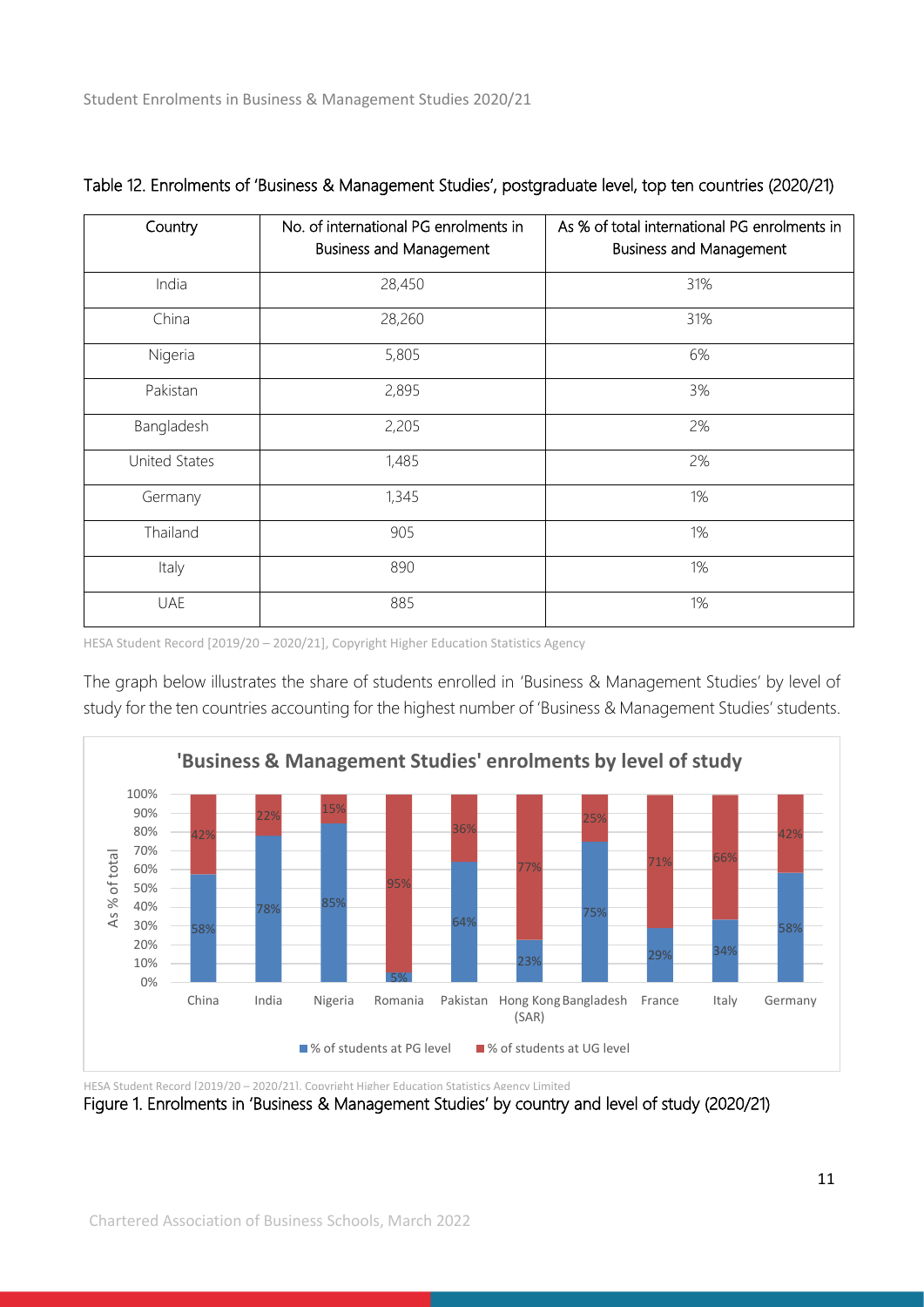#### Africa Region

|                   |  | Table 13. Enrolments of 'Business & Management Studies' and all subjects by Country, Africa Region <sup>3</sup> |  |  |  |  |
|-------------------|--|-----------------------------------------------------------------------------------------------------------------|--|--|--|--|
| (2019/20-2020/21) |  |                                                                                                                 |  |  |  |  |

|              |         |         | All Subjects       |             |         |         | Business & Management Studies |             |
|--------------|---------|---------|--------------------|-------------|---------|---------|-------------------------------|-------------|
| Country      | 2019/20 | 2020/21 | Absolute<br>change | %<br>change | 2019/20 | 2020/21 | Absolute<br>change            | %<br>change |
| Nigeria      | 12,810  | 20,925  | 8,115              | 63%         | 3,460   | 6,860   | 3,400                         | 98%         |
| Ghana        | 2,190   | 2,670   | 480                | 22%         | 645     | 775     | 130                           | 20%         |
| Kenya        | 2,390   | 2,585   | 195                | 8%          | 590     | 580     | $-10$                         | $-2%$       |
| South Africa | 1,850   | 1,980   | 130                | 7%          | 445     | 455     | 10                            | 2%          |
| Zimbabwe     | 1,205   | 1,505   | 300                | 25%         | 255     | 330     | 75                            | 29%         |
| Tanzania     | 725     | 685     | $-40$              | $-6%$       | 240     | 225     | $-15$                         | $-6%$       |
| Mauritius    | 970     | 870     | $-100$             | $-10%$      | 245     | 195     | $-50$                         | $-20%$      |
| Cameroon     | 310     | 405     | 95                 | 31%         | 80      | 150     | 70                            | 88%         |
| Uganda       | 685     | 775     | 90                 | 13%         | 140     | 150     | 10                            | 7%          |
| Zambia       | 550     | 545     | $-5$               | $-1%$       | 130     | 130     | $\sqrt{a}$                    | 0%          |
| Other        | 2,805   | 2,740   | $-65$              | $-2%$       | 675     | 645     | $-30$                         | $-4%$       |
| Total        | 26,490  | 35,685  | 9,195              | 35%         | 6,905   | 10,495  | 3,590                         | 52%         |

- Numbers of students coming from Africa have grown significantly year-on-year, both across all subjects (+35%) but particularly in 'Business & Management Studies' (+52%).
	- The growth is in large part driven by students coming from Nigeria, which accounts for 88% of the increase in students across all subjects and 95% of the increase in students enrolled in 'Business & Management Studies'.
	- The number of students from Nigeria enrolled in 'Business & Management Studies' nearly doubled year-on-year between 2019/20 and 2020/21, and Nigeria accounts for 65% of all students from the Africa Region enrolled in 'Business & Management Studies' in 2020/21.
	- The significant increase in enrolments from Nigeria is likely due in large part to the reintroduction of post-study work visas for students starting in 2020/21. The Nigerian student market is

<sup>&</sup>lt;sup>3</sup> Africa region does not include Egypt, Algeria, Tunisia, Libya, and Morocco, which are instead included in the Middle East and North Africa (MENA) Region.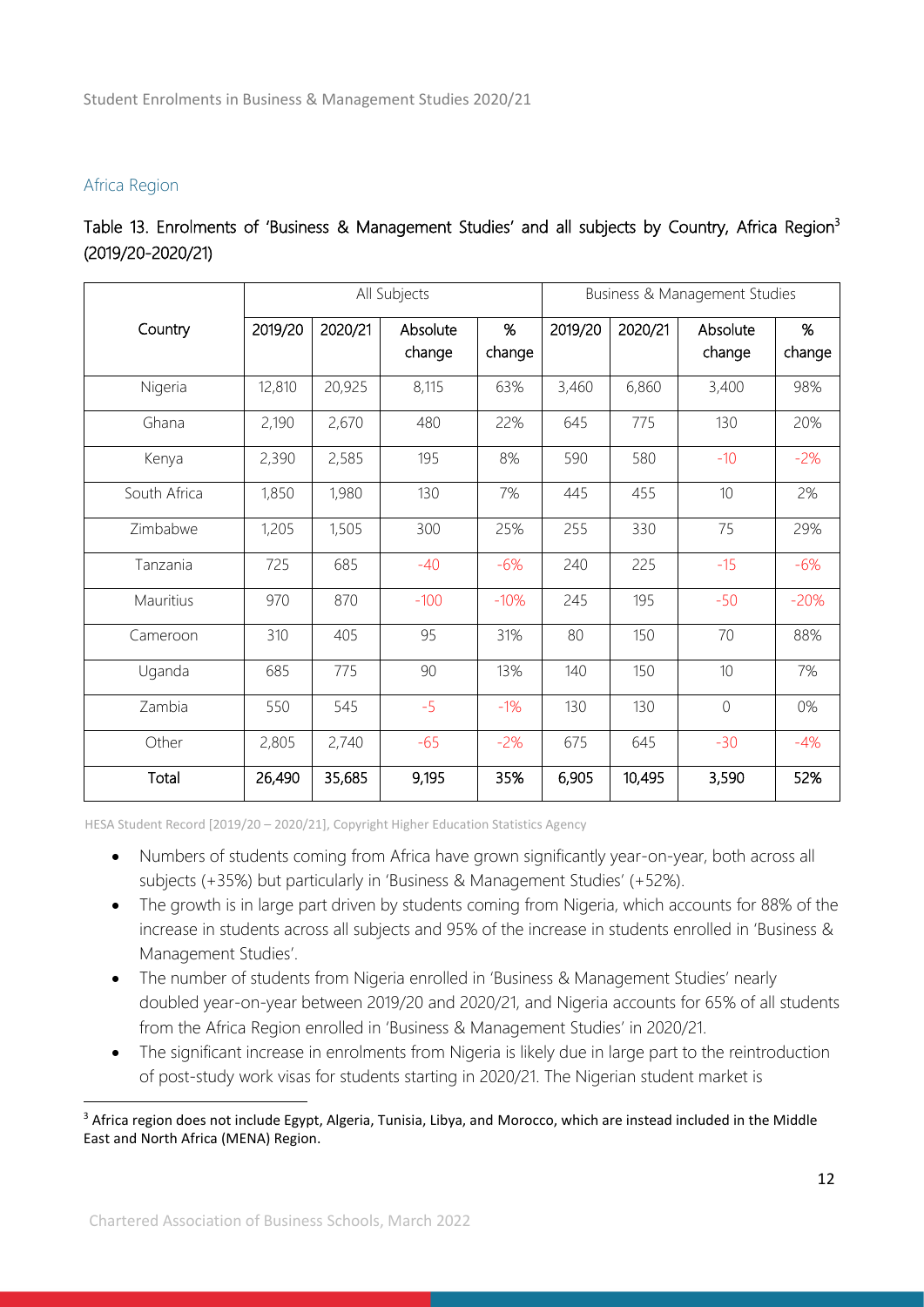particularly responsive to a number of factors<sup>4</sup>, especially changes in the cost of studying abroad. The closure of the UK's post-study work visa in addition to a number of domestic economic factors<sup>5</sup> saw the number of Nigerian students enrolling in UK institutions fall consistently in the years leading up to 2019/20 as many Nigerian students looked elsewhere to study<sup>6</sup>.



HESA Student Record [2019/20 – 2020/21], Copyright Higher Education Statistics Agency

Figure 2. Enrolments in 'Business & Management Studies' by country, Africa Region (2020/21)

<sup>4</sup> '*New report describes shifting Nigerian demand for study abroad*' February 20201, ICEF, <https://monitor.icef.com/2021/02/new-report-describes-shifting-nigerian-demand-for-study-abroad/>

<sup>&</sup>lt;sup>5</sup> 'Chiffres Clés de la mobilité étudiante dans la monde' (Key figures of student mobility around the world) March 2021, Campus France,

[https://ressources.campusfrance.org/publications/chiffres\\_cles/fr/chiffres\\_cles\\_2021\\_fr.pdf](https://ressources.campusfrance.org/publications/chiffres_cles/fr/chiffres_cles_2021_fr.pdf) 6 '*New report describes shifting Nigerian demand for study abroad*' February 20201, ICEF,

<https://monitor.icef.com/2021/02/new-report-describes-shifting-nigerian-demand-for-study-abroad/>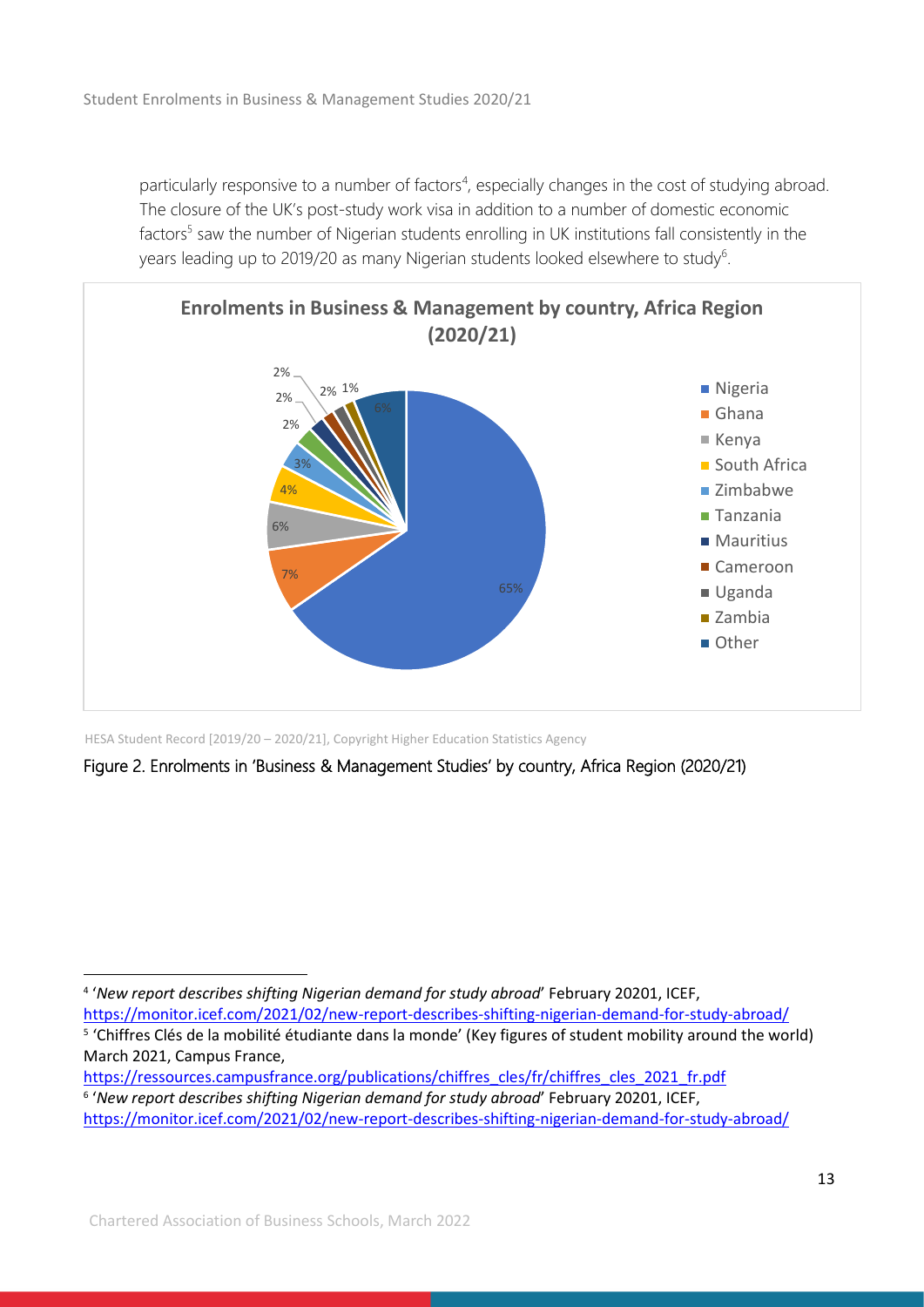#### Americas Region

|                   |  | Table 14. Enrolments of Business & Management Studies and all subjects by Country, Americas Region |  |  |  |  |
|-------------------|--|----------------------------------------------------------------------------------------------------|--|--|--|--|
| (2019/20-2020/21) |  |                                                                                                    |  |  |  |  |

|                |         |         | All Subjects<br>Business & Management Studies |             |         |         |                    |             |
|----------------|---------|---------|-----------------------------------------------|-------------|---------|---------|--------------------|-------------|
| Country        | 2019/20 | 2020/21 | Absolute<br>change                            | %<br>change | 2019/20 | 2020/21 | Absolute<br>change | %<br>change |
| United States  | 19,940  | 18,470  | $-1,470$                                      | $-7%$       | 2,475   | 2,235   | $-240$             | $-10%$      |
| Canada         | 6,625   | 6,615   | $-10$                                         | 0%          | 600     | 620     | 20                 | 3%          |
| <b>Brazil</b>  | 1,535   | 1,345   | $-190$                                        | $-12%$      | 295     | 265     | $-30$              | $-10%$      |
| Mexico         | 1,830   | 1,505   | $-325$                                        | $-18%$      | 300     | 240     | $-60$              | $-20%$      |
| Peru           | 580     | 575     | $-5$                                          | $-1%$       | 185     | 170     | $-15$              | $-8%$       |
| Colombia       | 880     | 705     | $-175$                                        | $-20%$      | 220     | 165     | $-55$              | $-25%$      |
| Chile          | 890     | 745     | $-145$                                        | $-16%$      | 130     | 130     | $\overline{0}$     | 0%          |
| Bermuda        | 495     | 495     | $\overline{0}$                                | 0%          | 110     | 100     | $-10$              | $-9%$       |
| Cayman Islands | 365     | 395     | 30                                            | 8%          | 80      | 85      | 5                  | 6%          |
| Ecuador        | 410     | 340     | $-70$                                         | $-17%$      | 65      | 70      | 5                  | 8%          |
| Other          | 1,860   | 1,695   | $-165$                                        | $-9%$       | 325     | 305     | $-20$              | $-6%$       |
| Total          | 35,410  | 32,885  | $-2,525$                                      | $-7%$       | 4,785   | 4,385   | $-400$             | $-8%$       |

HESA Student Record [2019/20 – 2020/21], Copyright Higher Education Statistics Agency

• Numbers of students from the Americas has fallen slightly between 2019/20 and 2020/21, and the United States continues to account for the majority of 'Business & Management Studies' students from the region, at 51%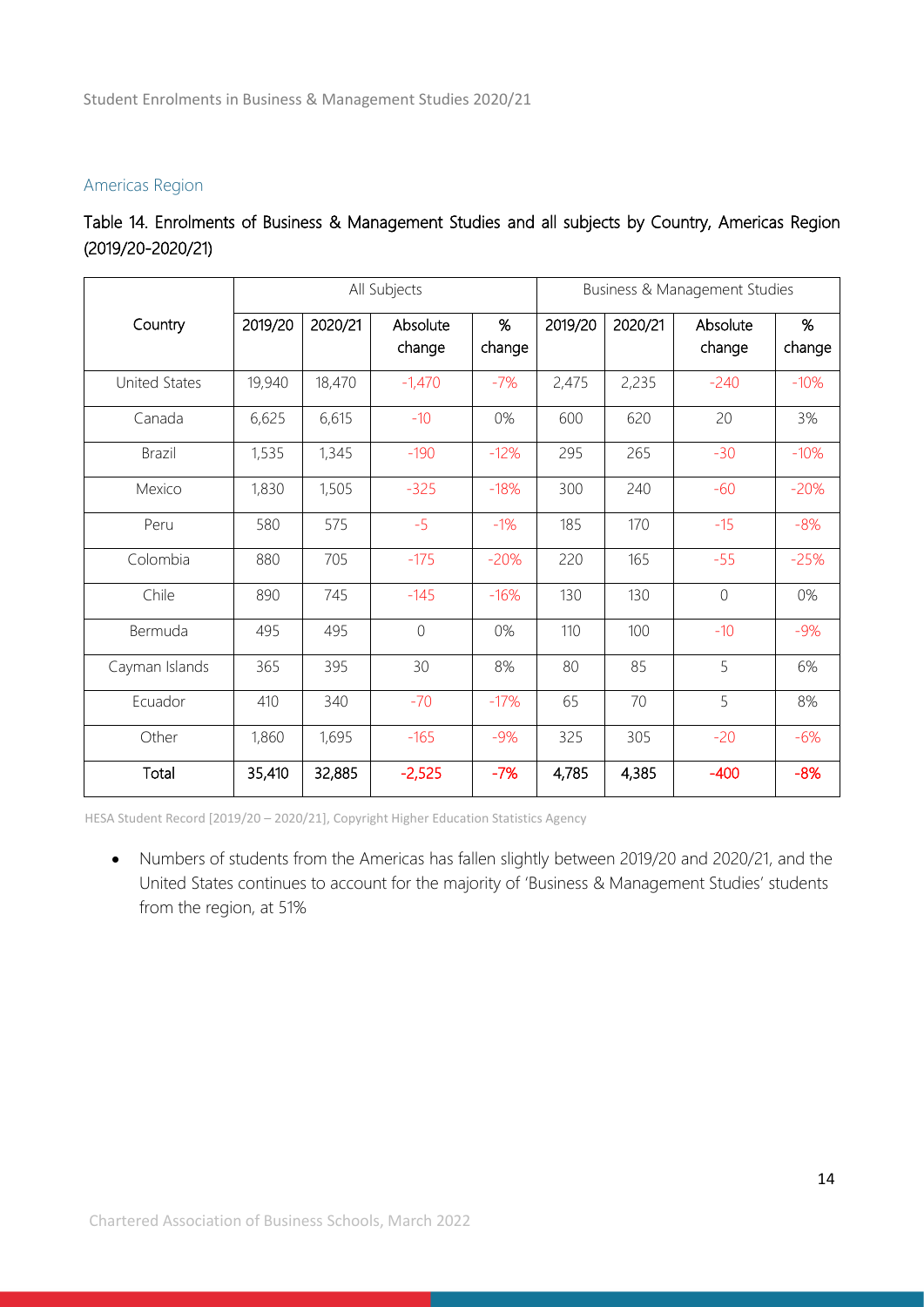

Figure 3. Enrolments in 'Business & Management Studies' by country, Americas Region (2020/21)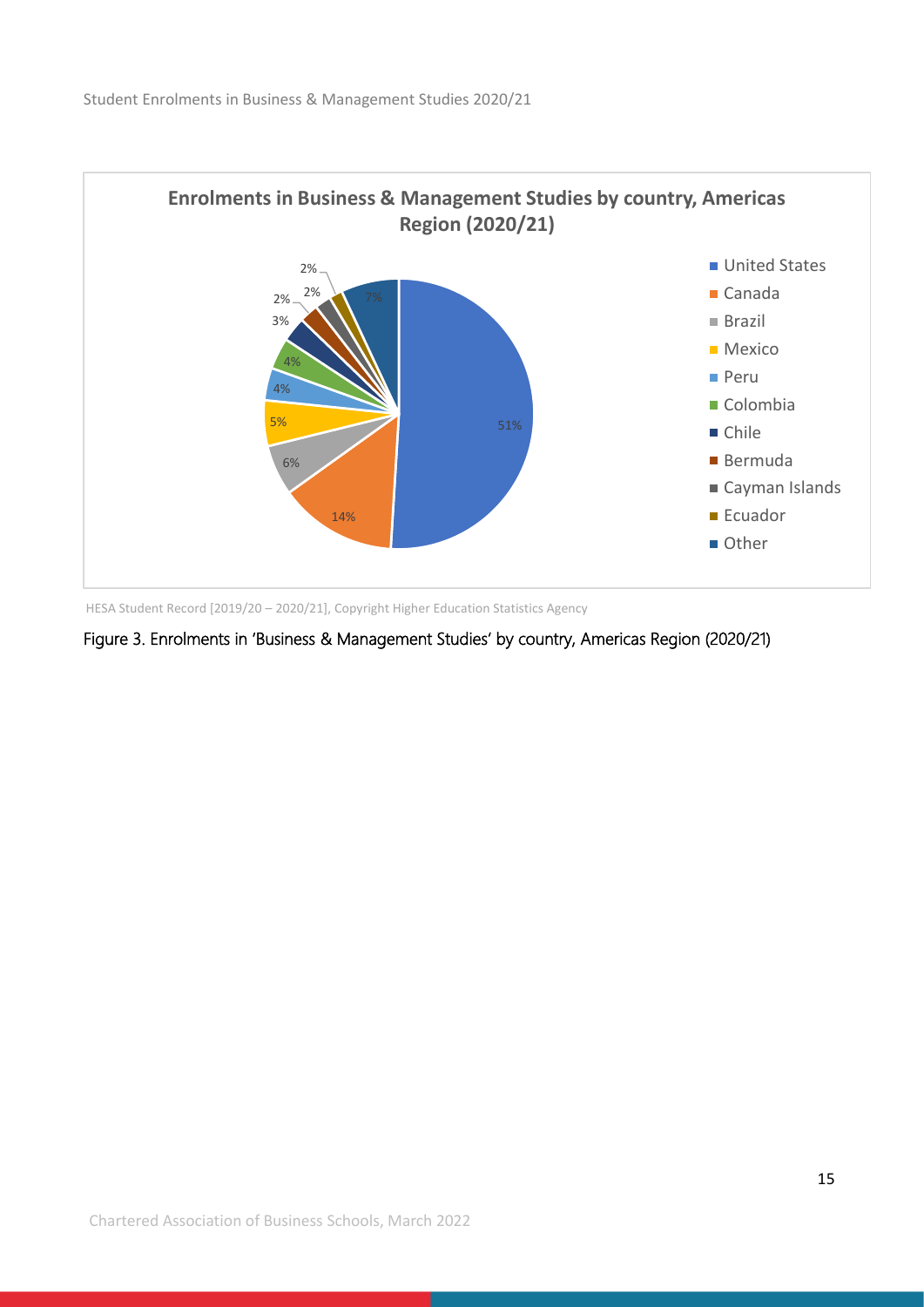#### Asia Region

|          | Table 15. Enrolments of 'Business & Management Studies' and all subjects by country, Asia Region (2019/20- |  |  |  |  |
|----------|------------------------------------------------------------------------------------------------------------|--|--|--|--|
| 2020/21) |                                                                                                            |  |  |  |  |

|                 |         |         | All Subjects |        | Business & Management Studies |         |          |        |  |
|-----------------|---------|---------|--------------|--------|-------------------------------|---------|----------|--------|--|
| Country         | 2019/20 | 2020/21 | Absolute     | %      | 2019/20                       | 2020/21 | Absolute | %      |  |
|                 |         |         | change       | change |                               |         | change   | change |  |
| China           | 139,130 | 141,475 | 2,345        | 2%     | 53,560                        | 49,125  | $-4,435$ | $-8%$  |  |
| India           | 52,545  | 79,745  | 27,200       | 52%    | 23,435                        | 36,460  | 13,025   | 56%    |  |
| Pakistan        | 7,165   | 11,615  | 4,450        | 62%    | 2,510                         | 4,515   | 2,005    | 80%    |  |
| Hong Kong (SAR) | 15,975  | 16,260  | 285          | 2%     | 3,245                         | 3,090   | $-155$   | $-5%$  |  |
| Bangladesh      | 2,940   | 5,990   | 3,050        | 104%   | 1,140                         | 2,945   | 1,805    | 158%   |  |
| Malaysia        | 13,175  | 11,200  | $-1,975$     | $-15%$ | 2,445                         | 1,890   | $-555$   | $-23%$ |  |
| Thailand        | 6,590   | 4,375   | $-2,215$     | $-34%$ | 2,655                         | 1,400   | $-1,255$ | $-47%$ |  |
| Vietnam         | 3,310   | 2,575   | $-735$       | $-22%$ | 1,805                         | 1,310   | $-495$   | $-27%$ |  |
| Taiwan          | 4,085   | 3,150   | $-935$       | $-23%$ | 1,530                         | 1,115   | $-415$   | $-27%$ |  |
| Singapore       | 6,700   | 6,450   | $-250$       | $-4%$  | 925                           | 945     | 20       | 2%     |  |
| Other           | 21,100  | 21,375  | 275          | 1%     | 4,925                         | 5,225   | 300      | 6%     |  |
| Total           | 272,715 | 304,210 | 31,495       | 12%    | 98,175                        | 108,020 | 9,845    | 10%    |  |

- When grouped into different sub-regions, general trends across Asia are surprisingly consistent: the number of students enrolled in 'Business & Management Studies' have decreased in East Asia (e.g. China, Taiwan, and Hong Kong) and South-East Asia (e.g. Malaysia, Thailand, Vietnam, and Singapore), while rising sharply in South Asia (e.g. India, Pakistan, and Bangladesh).
	- Regarding East Asia, while the numbers of students enrolled in all subjects continues to grow slightly for students from China and Hong Kong, the number of students from these countries enrolled in 'Business & Management Studies' has decreased (-8% and -5%, respectively). The percentage decrease in students from Taiwan enrolled in 'Business & Management Studies' was most sharp, at -27%.
	- The total number of students from South-East Asian countries enrolled across all subjects fell across the board; and the decrease in numbers was particularly sharp for 'Business & Management Studies' where the percentage decrease was larger than the decrease in enrolments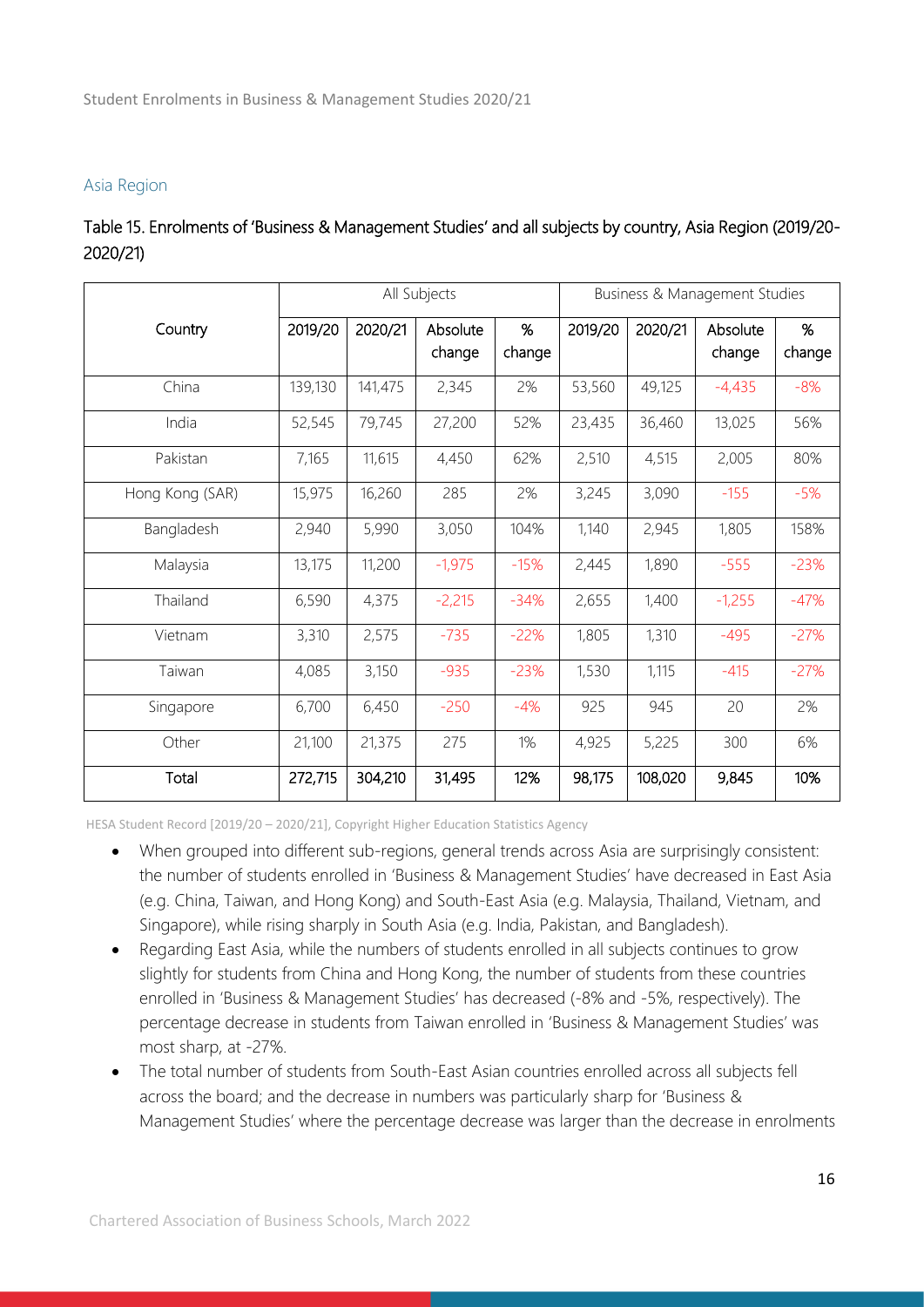across all subjects, with the exception of Singapore, where enrolments in 'Business & Management Studies' courses increased, though only marginally.

- The COVID-19 pandemic has had a significant impact on students' plans to study abroad<sup>7</sup>. The perceived handling of the pandemic was found to be a particularly salient issue among prospective students from Malaysia when deciding whether and where to study abroad<sup>8</sup>, for example, and so the UK's perceived poor performance<sup>9</sup> in handling COVID-19 is likely to have negatively impacted enrolment rates from the area.
- While it is not yet clear why 'Business & Management Studies' reported sharper decreases in East and South-East Asia, it appears COVID-19 could once again be partly to blame, as 10% of respondents to the Cambridge International survey<sup>10</sup> reported that COVID-19 has had an effect on subject choice.
- The Cambridge International survey also reported that prospective students from China are increasingly looking elsewhere in Asia for higher education opportunities, which might partially explain the slowing growth of students from China and declining numbers of students from China's neighbours in East and South-East Asia.
- The number of students from South Asia (e.g. India, Pakistan, and Bangladesh) enrolled in UK universities increased sharply across all subjects, and the growth in enrolments was particularly pronounced in the area of 'Business & Management Studies'. The growth in numbers of students from the region enrolled in 'Business & Management Studies' outpaced the average rate of growth across all subjects. This growth is likely largely attributable to the reinstatement of the Post-Study Work Visa.

<sup>&</sup>lt;sup>7</sup> 'Evolving education amidst crisis: The perspectives of international students' April 2021, QS, [https://www.qs.com/portfolio-items/how-the-coronavirus-pandemic-reshaped-international-higher](https://www.qs.com/portfolio-items/how-the-coronavirus-pandemic-reshaped-international-higher-education/)[education/](https://www.qs.com/portfolio-items/how-the-coronavirus-pandemic-reshaped-international-higher-education/)

<sup>8</sup> 'Student destination survey 2020' July 2021, Cambridge International,

<https://www.cambridgeinternational.org/images/cambridge-student-destinations-survey-2020-report-for-schools.pdf> <sup>9</sup> 'How the coronavirus pandemic reshaped international higher education' December 2021, QS, [https://www.qs.com/portfolio-items/how-the-coronavirus-pandemic-reshaped-international-higher](https://www.qs.com/portfolio-items/how-the-coronavirus-pandemic-reshaped-international-higher-education/)[education/](https://www.qs.com/portfolio-items/how-the-coronavirus-pandemic-reshaped-international-higher-education/)

<sup>10</sup> 'Student destination survey 2020' July 2021, Cambridge International,

[https://www.cambridgeinternational.org/images/cambridge-student-destinations-survey-2020-report-for](https://www.cambridgeinternational.org/images/cambridge-student-destinations-survey-2020-report-for-schools.pdf)[schools.pdf](https://www.cambridgeinternational.org/images/cambridge-student-destinations-survey-2020-report-for-schools.pdf)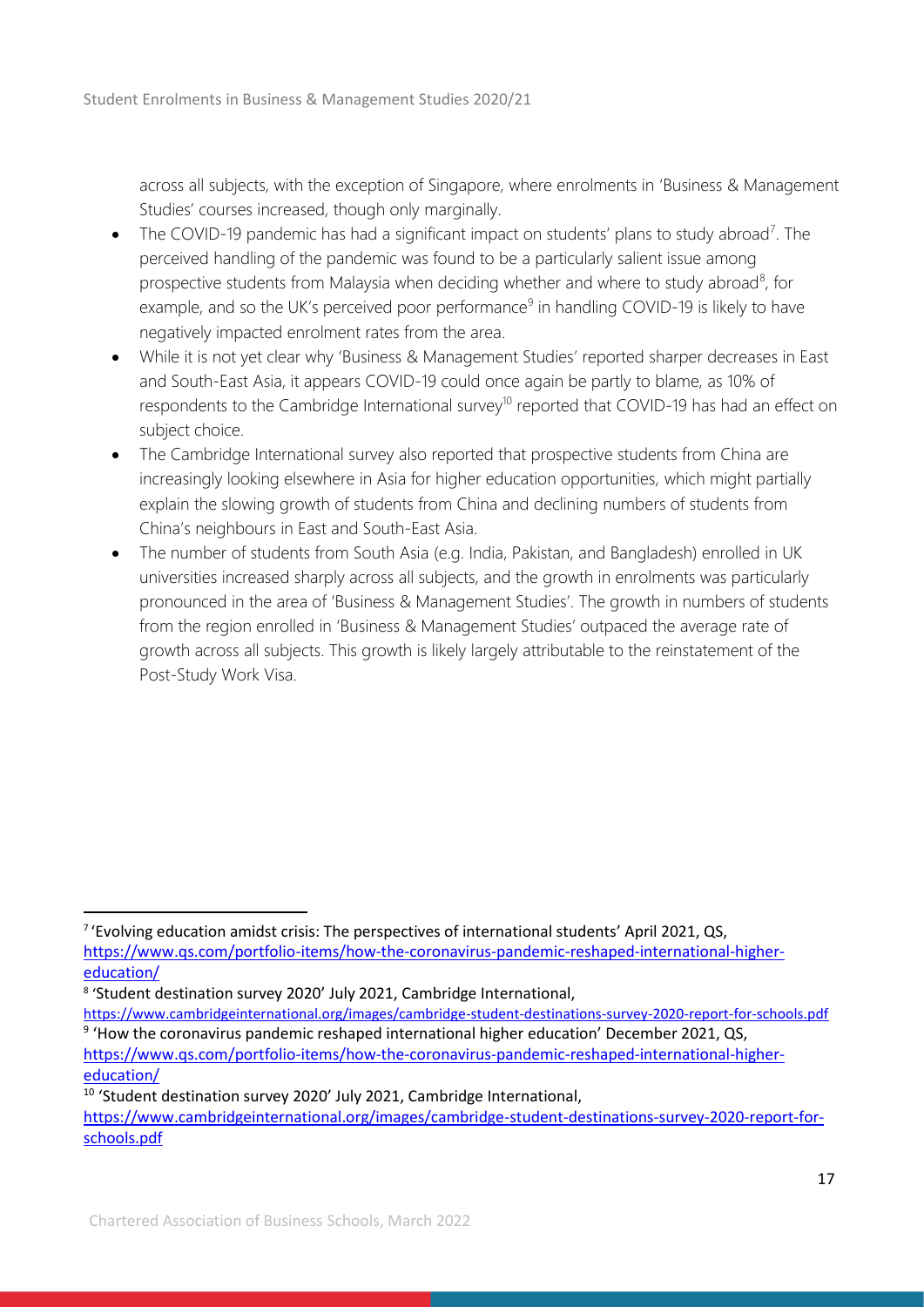

HESA Student Record [2019/20 – 2020/21], Copyright Higher Education Statistics Agency

Figure 4. Enrolments in 'Business & Management Studies' by country, Asia Region (2020/21)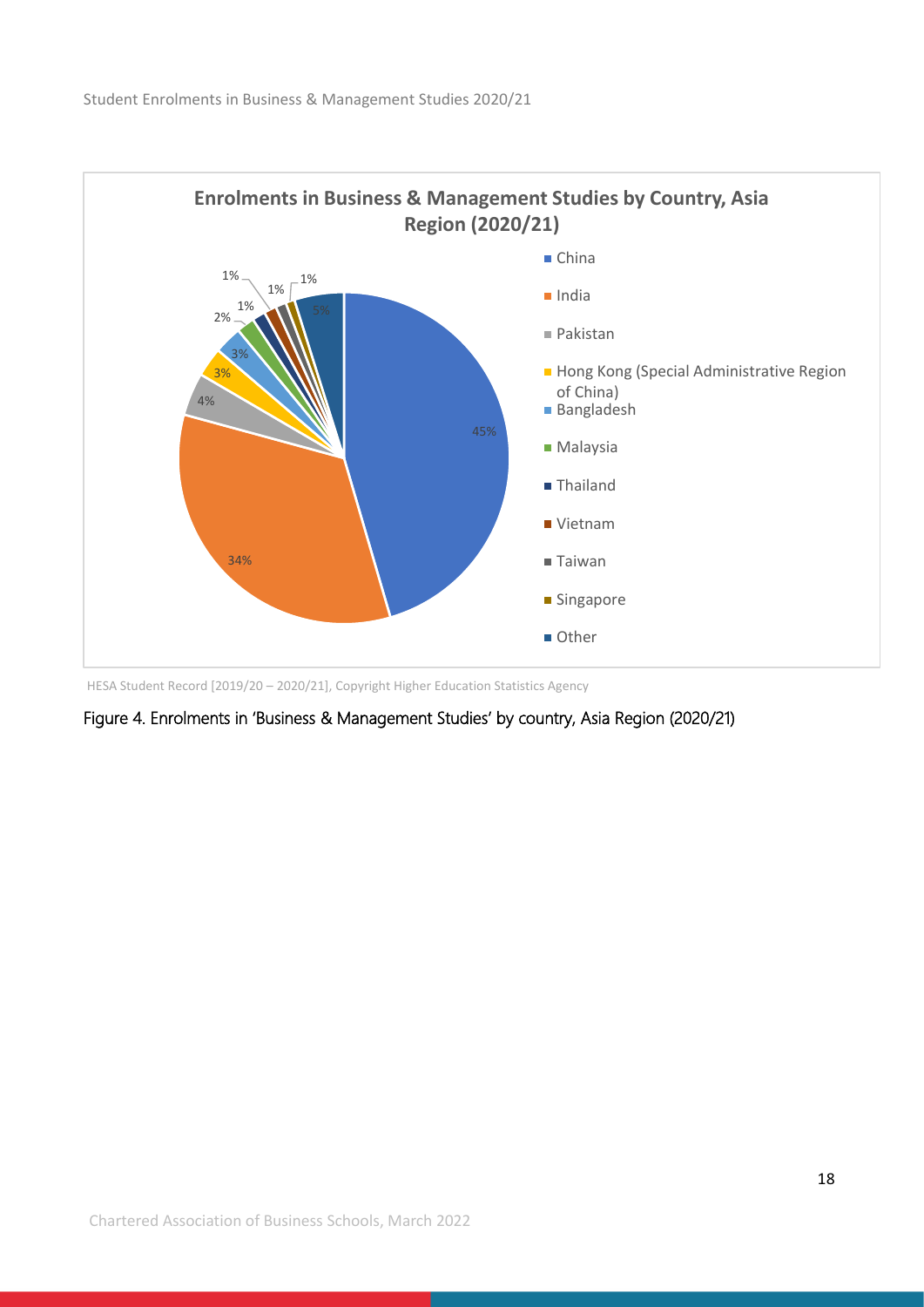#### Australasia Region

Table 16. Enrolments of 'Business & Management Studies' and all subjects by country, Australasia Region (2019/20-2020/21)

|                       |         | Business & Management Studies |                    |             |         |         |                    |             |
|-----------------------|---------|-------------------------------|--------------------|-------------|---------|---------|--------------------|-------------|
| Country               | 2019/20 | 2020/21                       | Absolute<br>change | %<br>change | 2019/20 | 2020/21 | Absolute<br>change | %<br>change |
| Australia             | 2,120   | 1,935                         | $-185$             | $-9%$       | 270     | 215     | $-55$              | $-20%$      |
| <b>New</b><br>Zealand | 535     | 510                           | $-25$              | $-5%$       | 55      | 50      | $-5$               | $-9%$       |
| Total                 | 2,655   | 2,445                         | $-210$             | $-8%$       | 325     | 265     | $-60$              | $-18%$      |

HESA Student Record [2019/20 – 2020/21], Copyright Higher Education Statistics Agency

• The total number of enrolments from Australasia has decreased slightly, perhaps due in part to the strength of their own HE offerings enticing local students to enrol at home, in addition to the imposition of strict COVID-19 restrictions on mobility.



HESA Student Record [2019/20 – 2020/21], Copyright Higher Education Statistics Agency

#### Figure 5. Enrolments in 'Business & Management Studies' by country, Australasia Region (2020/21)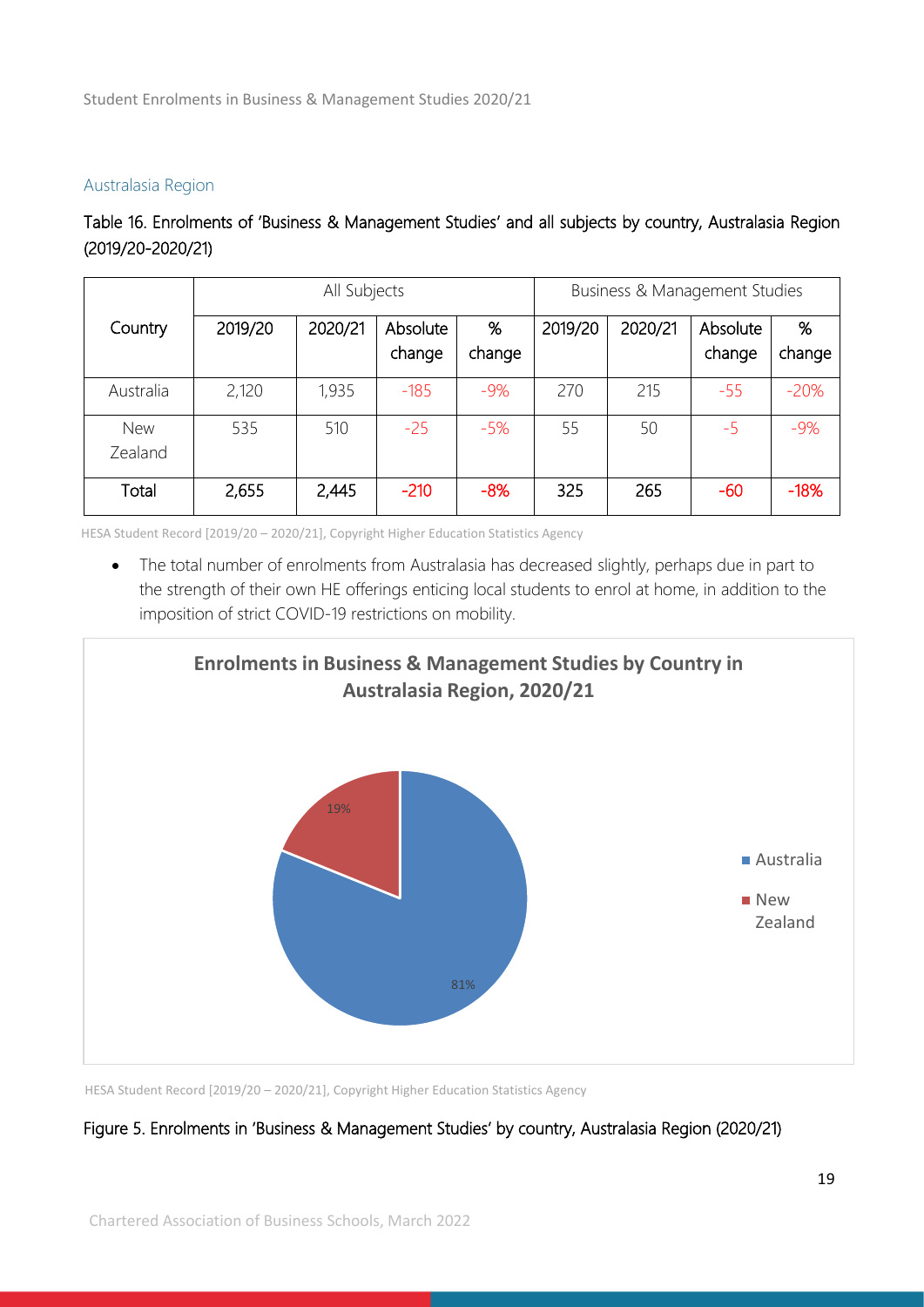## Europe Region

|                   |  | Table 17. Enrolments of 'Business & Management Studies' and all subjects by country, Europe Region <sup>11</sup> |  |  |  |  |
|-------------------|--|------------------------------------------------------------------------------------------------------------------|--|--|--|--|
| (2019/20-2020/21) |  |                                                                                                                  |  |  |  |  |

|             |         |         | All Subjects |        |         |         | Business & Management Studies |        |
|-------------|---------|---------|--------------|--------|---------|---------|-------------------------------|--------|
| Country     | 2019/20 | 2020/21 | Absolute     | %      | 2019/20 | 2020/21 | Absolute                      | %      |
|             |         |         | change       | change |         |         | change                        | change |
| Romania     | 10,700  | 12,730  | 2,030        | 19%    | 3,400   | 5,025   | 1,625                         | 48%    |
| France      | 13,430  | 13,455  | 25           | 0%     | 2,725   | 2,660   | $-65$                         | $-2%$  |
| Italy       | 13,605  | 13,615  | 10           | 0%     | 2,615   | 2,655   | 40                            | 2%     |
| Germany     | 12,400  | 11,815  | $-585$       | $-5%$  | 2,535   | 2,305   | $-230$                        | $-9%$  |
| Spain       | 10,850  | 11,910  | 1,060        | 10%    | 2,020   | 2,285   | 265                           | 13%    |
| Poland      | 9,125   | 10,550  | 1,425        | 16%    | 1,830   | 2,170   | 340                           | 19%    |
| Portugal    | 6,990   | 8,275   | 1,285        | 18%    | 1,485   | 1,915   | 430                           | 29%    |
| Cyprus (EU) | 8,360   | 8,010   | $-350$       | $-4%$  | 1,775   | 1,670   | $-105$                        | $-6%$  |
| Greece      | 9,645   | 9,425   | $-220$       | $-2%$  | 1,660   | 1,645   | $-15$                         | $-1\%$ |
| Bulgaria    | 5,830   | 5,665   | $-165$       | $-3%$  | 1,490   | 1,485   | $-5$                          | 0%     |
| Other       | 59,575  | 60,090  | 515          | 1%     | 10,400  | 10,205  | $-195$                        | $-2%$  |
| Total       | 160,510 | 165,540 | 5,030        | 3%     | 31,935  | 34,020  | 2,085                         | 7%     |

- Overall, data regarding students from the Europe region is rather stable. Enrolments across all subjects among students from the region rose very slightly (+3%), while enrolments in 'Business & Management Studies' among the same population saw a greater increase (+7%).
- Romania accounted for a large proportion of the growth in student numbers for the period considered; the number of students from Romania enrolled in the UK across all subjects increased by 19%, and this growth was particularly noticeable for 'Business & Management Studies' where students currently enrolled in the area grew by 48%.
- The country which accounts for the largest share of 'Business & Management Studies' enrolments, Romania, only accounts for 15% of the total enrolments in the subject from European students. On the whole, the distribution of students enrolled in 'Business & Management Studies' is spread a lot

<sup>&</sup>lt;sup>11</sup> Europe Region does not include Turkey, which is instead included in the Middle East and North Africa (MENA) region.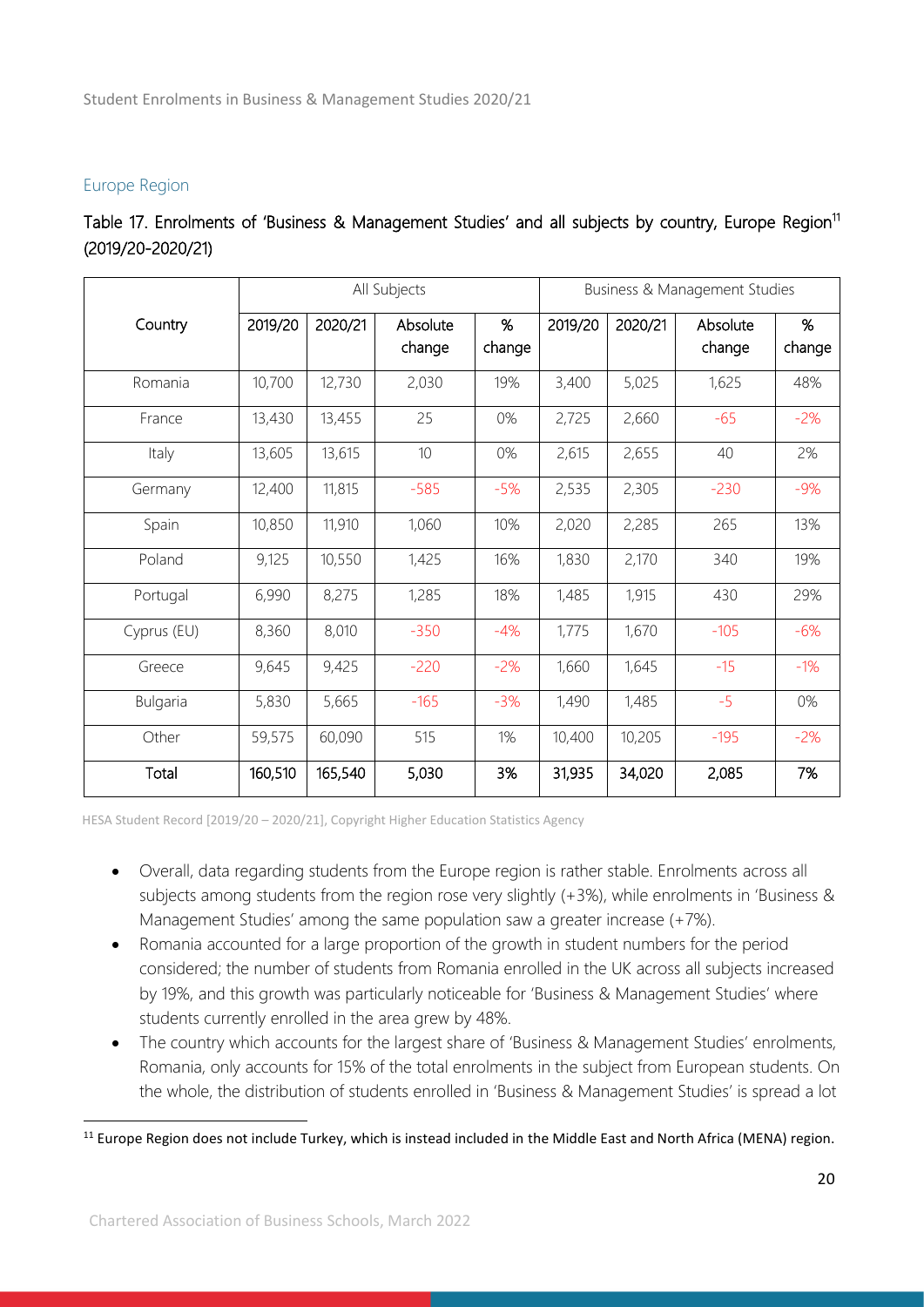more evenly in the Europe region than in other regions, with enrolments captured in the 'Other' category accounting for the largest share of enrolments in the subject area (30%).

• It is worth noting that the data included here does not reflect the adverse impact to enrolment numbers elicited by Brexit and in that sense is lagging. More up-to-date data from UCAS<sup>12</sup> based on acceptances of offers by applicants rather than current enrolments reveals that acceptances of students from the Europe Region to UK universities has halved in the most recent period. We are therefore likely to see a significant fall in the number of enrolments of students from EU countries for the 2022/23 academic year.



HESA Student Record [2019/20 – 2020/21], Copyright Higher Education Statistics Agency

# Figure 6. Enrolments in 'Business & Management Studies' by country, Europe Region (2020/21)

<sup>12</sup> Se[e https://www.ucas.com/corporate/news-and-key-documents/news/ucas-end-cycle-2021-strong-demand-uk-he](https://www.ucas.com/corporate/news-and-key-documents/news/ucas-end-cycle-2021-strong-demand-uk-he-amidst-global-pandemic)[amidst-global-pandemic](https://www.ucas.com/corporate/news-and-key-documents/news/ucas-end-cycle-2021-strong-demand-uk-he-amidst-global-pandemic)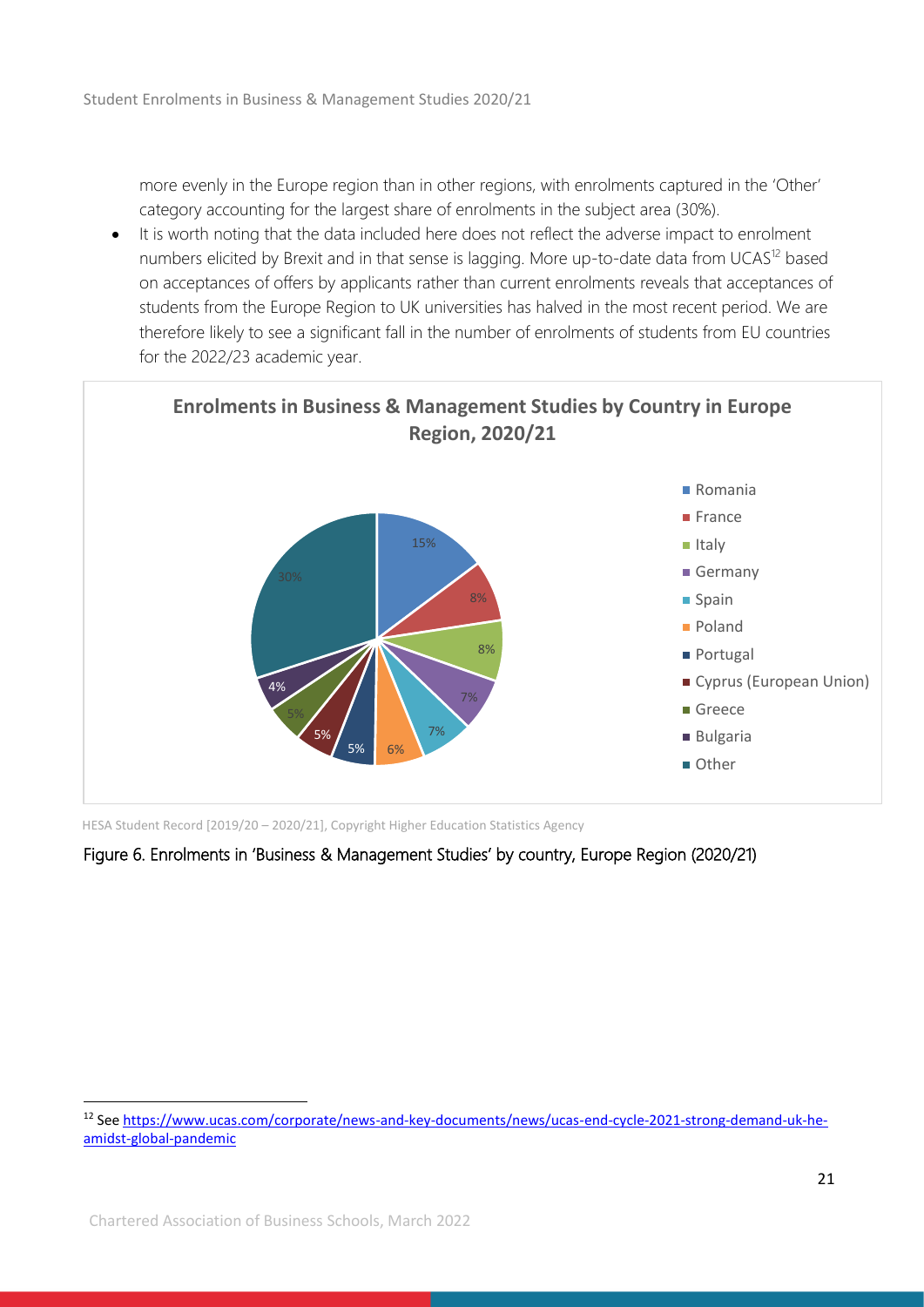#### MENA Region

| Table 18. Enrolments of 'Business & Management Studies' and all subjects by country, MENA Region |  |  |
|--------------------------------------------------------------------------------------------------|--|--|
| (2019/20-2020/21)                                                                                |  |  |

|              |         |         | All Subjects       |             | Business & Management Studies |         |                    |             |  |  |
|--------------|---------|---------|--------------------|-------------|-------------------------------|---------|--------------------|-------------|--|--|
| Country      | 2019/20 | 2020/21 | Absolute<br>change | %<br>change | 2019/20                       | 2020/21 | Absolute<br>change | %<br>change |  |  |
| U.A.E        | 5,830   | 6,870   | 1,040              | 18%         | 1,540                         | 1,955   | 415                | 27%         |  |  |
| Saudi Arabia | 8,435   | 8,740   | 305                | 4%          | 1,280                         | 1,405   | 125                | 10%         |  |  |
| Qatar        | 2,895   | 3,035   | 140                | 5%          | 870                           | 845     | $-25$              | $-3%$       |  |  |
| Turkey       | 3,900   | 3,910   | 10                 | 0%          | 790                           | 785     | $-5$               | $-1%$       |  |  |
| Kuwait       | 5,430   | 6,185   | 755                | 14%         | 675                           | 770     | 95                 | 14%         |  |  |
| Egypt        | 2,775   | 3,065   | 290                | 10%         | 685                           | 760     | 75                 | 11%         |  |  |
| Morocco      | 895     | 1,140   | 245                | 27%         | 410                           | 575     | 165                | 40%         |  |  |
| Oman         | 2,515   | 2,435   | $-80$              | $-3%$       | 500                           | 555     | 55                 | 11%         |  |  |
| Jordan       | 1,800   | 1,765   | $-35$              | $-2%$       | 535                           | 470     | $-65$              | $-12%$      |  |  |
| Bahrain      | 1,525   | 1,500   | $-25$              | $-2%$       | 420                           | 385     | $-35$              | $-8%$       |  |  |
| Other        | 5,605   | 5,810   | 205                | 4%          | 1,045                         | 1,160   | 115                | 11%         |  |  |
| Total        | 41,605  | 44,455  | 2,850              | 7%          | 8,750                         | 9,665   | 915                | 10%         |  |  |

- There is steady growth in the number of enrolments coming from the Middle East and North Africa (MENA) region on the whole, with a slightly higher increase in terms of percentage growth in enrolments in 'Business & Management Studies'.
- The United Arab Emirates and Kuwait were largely responsible for the growth in numbers for the region, together accounting for more than half of the total growth in the number of enrolments for all subjects as well as specifically in 'Business & Management Studies'.
- Saudi Arabia, the country with the largest market share in terms of enrolments across all subjects, reported relatively low growth in the number of enrolments compared to some of the other countries in the region. Furthermore, while they account for the largest share of students on average across all subjects, it is notable that they do not account for the largest share of students enrolled in 'Business & Management Studies', a designation which belongs to the United Arab Emirates.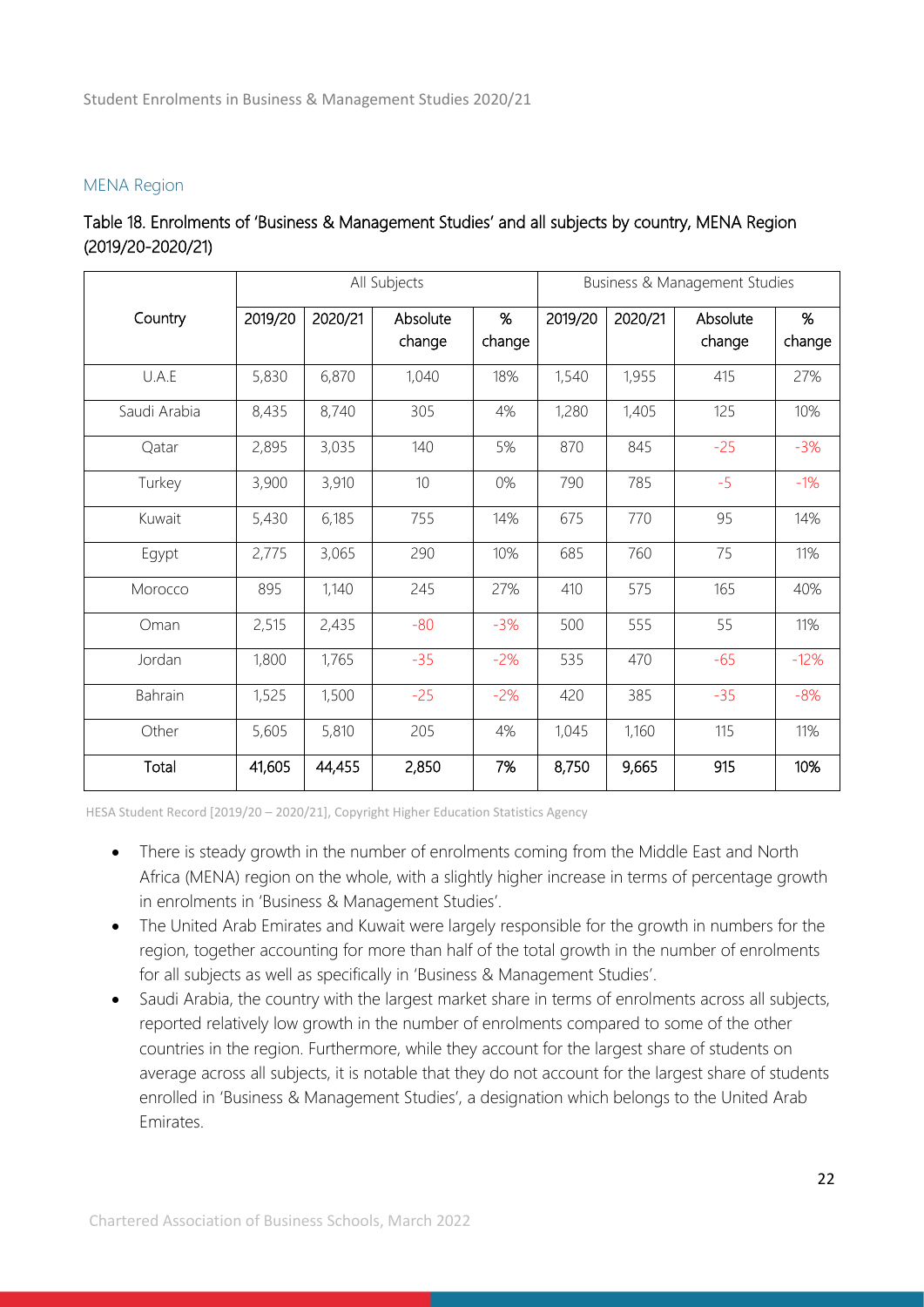• As Figure 7 shows, the distribution of students hailing from the MENA region enrolled in 'Business & Management Studies' is spread rather evenly in comparison with other regions, with the country accounting for the largest share, the United Arab Emirates, only accounting for 20%.



HESA Student Record [2019/20 – 2020/21], Copyright Higher Education Statistics Agency

#### Figure 7. Enrolments in 'Business & Management Studies' by country, MENA Region (2020/21)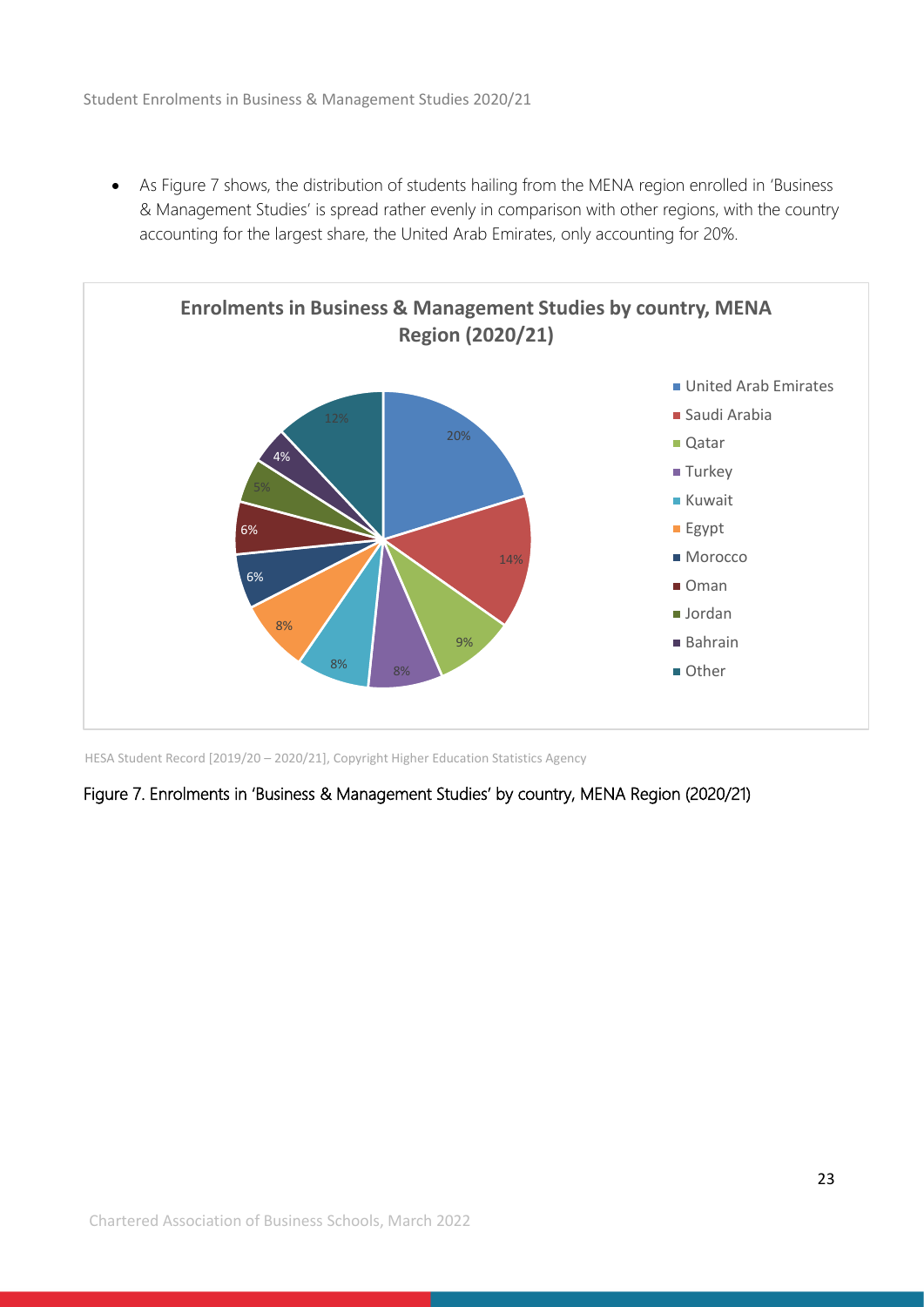## UK nations

## Table 19. Enrolments of Business & Management Studies and all subjects by country, UK nations (2019/20- 2020/21)

|                     | All Subjects |           |                    |             | <b>Business &amp; Management Studies</b> |         |                    |             |
|---------------------|--------------|-----------|--------------------|-------------|------------------------------------------|---------|--------------------|-------------|
| <b>Nation</b>       | 2019/20      | 2020/21   | Absolute<br>change | %<br>change | 2019/20                                  | 2020/21 | Absolute<br>change | %<br>change |
| England             | 1,570,910    | 1,703,455 | 132,545            | 8%          | 199,295                                  | 232,960 | 33,665             | 17%         |
| Northern<br>Ireland | 62,500       | 65,325    | 2,825              | 5%          | 7,395                                    | 7,985   | 590                | 8%          |
| Scotland            | 176,740      | 190,695   | 13,955             | 8%          | 20,140                                   | 22,000  | 1,860              | 9%          |
| Wales               | 102,665      | 109,190   | 6,525              | 6%          | 10,385                                   | 11,165  | 780                | 8%          |
| Total               | 1,912,815    | 2,068,665 | 155,850            | 8%          | 237,215                                  | 274,110 | 36,895             | 16%         |

HESA Student Record [2019/20 – 2020/21], Copyright Higher Education Statistics Agency

• On the whole, growth in enrolments of students coming from within the UK remains strong, and the growth in enrolments in 'Business & Management Studies' is particularly pronounced.